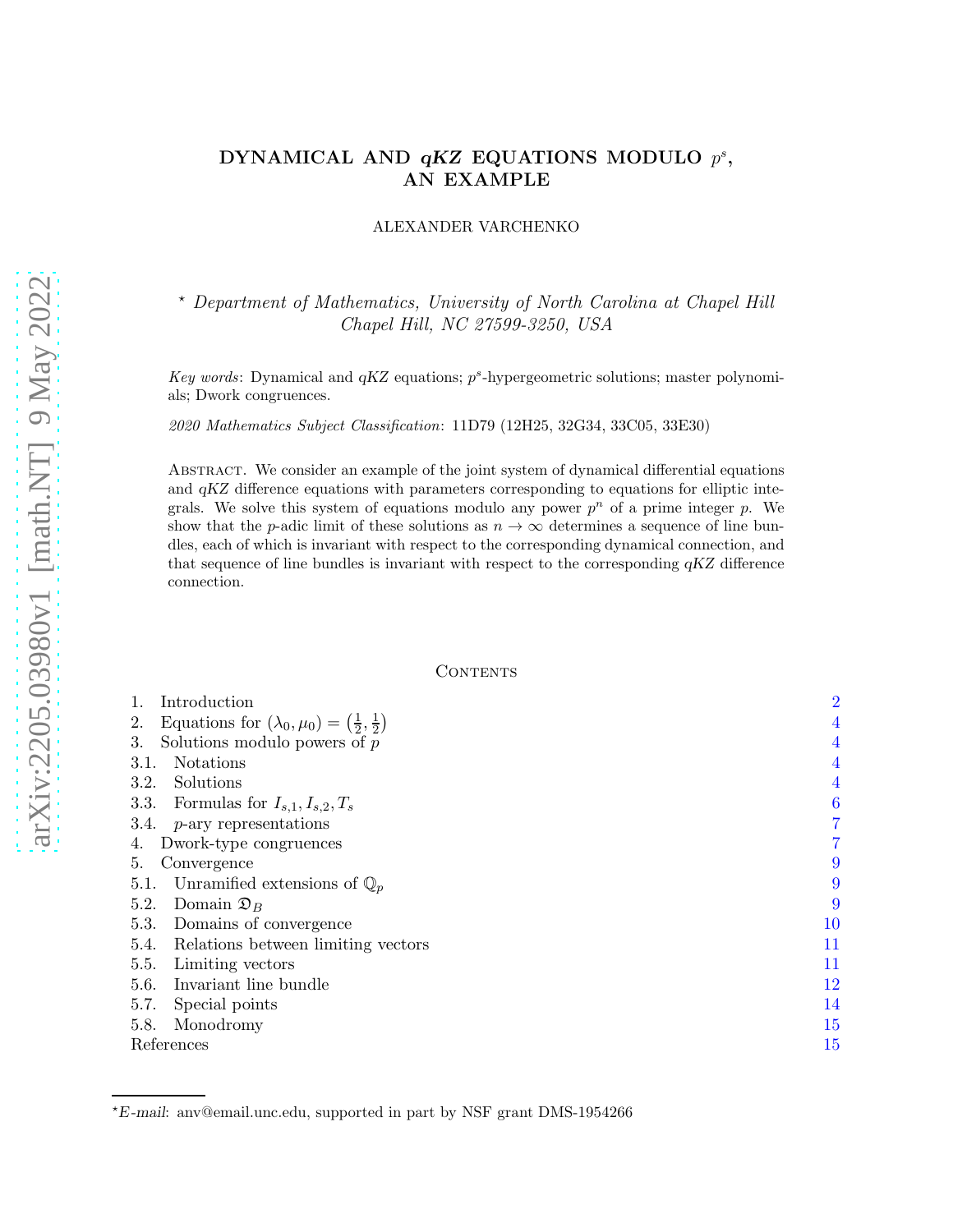### 1. INTRODUCTION

<span id="page-1-0"></span>Let  $z = (z_1, z_2)$ ,

<span id="page-1-2"></span>
$$
\Phi(t; \boldsymbol{z}; \lambda, \mu) = t^{-\lambda} (t - z_1)^{-\mu} (t - z_2)^{-\mu},
$$

where  $\lambda, \mu$  are rational numbers. Consider the column vector

(1.1) 
$$
I^{(C)}(\boldsymbol{z}; \lambda, \mu) = \int_C \left(\frac{\Phi}{t-z_1}, \frac{\Phi}{t-z_2}\right) dt,
$$

where  $C \subset \mathbb{C} - \{0, z_1, z_2\}$  is a contour on which the integrand takes its initial value when t encircles C. As a function of z, the vector  $I^{(C)}(z; \lambda, \mu)$  extends to a multi-valued analytic function on  $\{a \in \mathbb{C}^2 \mid a_1 a_2 (a_1 - a_2) \neq 0\}.$ 

<span id="page-1-1"></span>The function  $I^{(C)}(z; \lambda, \mu)$  satisfies the differential and difference equations,

(1.2) 
$$
z_{1} \frac{\partial I}{\partial z_{1}}(\mathbf{z}; \lambda, \mu) = \begin{pmatrix} \begin{bmatrix} -\lambda - \mu & -\mu \\ 0 & 0 \end{bmatrix} + \frac{\mu z_{1}}{z_{1} - z_{2}} \begin{bmatrix} -1 & 1 \\ 1 & -1 \end{bmatrix} \end{pmatrix} I(\mathbf{z}; \lambda, \mu),
$$

$$
z_{2} \frac{\partial I}{\partial z_{2}}(\mathbf{z}; \lambda, \mu) = \begin{pmatrix} 0 & 0 \\ -\mu & -\lambda - \mu \end{pmatrix} + \frac{\mu z_{2}}{z_{2} - z_{1}} \begin{bmatrix} -1 & 1 \\ 1 & -1 \end{bmatrix} I(\mathbf{z}; \lambda, \mu),
$$

$$
I(\mathbf{z}; \lambda + 1, \mu) = \begin{bmatrix} \frac{\lambda + \mu}{z_{1} \lambda} & \frac{\mu}{z_{1} \lambda} \\ \frac{\mu}{z_{2} \lambda} & \frac{\lambda + \mu}{z_{2} \lambda} \end{bmatrix} I(\mathbf{z}; \lambda, \mu).
$$

If  $\lambda, \mu, \lambda + 2\mu \notin \mathbb{Z}_{>0}$ , then all solutions of these equations are given by integrals  $I^{(C)}(z; \lambda, \mu)$ (with different choices of C) up to multiplication by a scalar 1-periodic function of  $\lambda$ , this fact follows from [\[V1,](#page-15-0) Theorem 1.1].

Up to a gauge transformation, equations  $(1.2)$ ,  $(1.3)$  are the simplest example of the trigonometric KZ differential equations and dynamical difference equations, see [\[TV1,](#page-14-2) [MV\]](#page-14-3). They are also the simplest example of the dynamical differential equations and  $qKZ$  difference equations, see  $[TV2, TV3]$  $[TV2, TV3]$ . Up to a gauge transformation, they are the equivariant quantum differential equations and qKZ difference equation associated with the cotangent bundle of projective line, see [\[TV3\]](#page-15-1). The family of functions  $I^{(C)}(z; \lambda, \mu)$ , labeled by contours C, are the hypergeometric solutions of these equations constructed in [\[MV,](#page-14-3) [TV2\]](#page-14-4). In particular, see the integral  $I^{(C)}(z; \lambda, \mu)$  (gauge transformed) in [\[TV2,](#page-14-4) Section 7.4]. We call equations  $(1.2)$  the dynamical differential equations and equation  $(1.3)$  the  $qKZ$  difference equation.

In this paper we discuss polynomial solutions of equations  $(1.2)$  and  $(1.3)$  modulo  $p^n$ , where p is a prime integer and n is a positive integer. We also discuss the p-adic limit of these solutions as  $n \to \infty$ .

More precisely, we consider the following problem. For  $\lambda_0 \in \mathbb{Q}$ , let  $\Lambda(\lambda_0) = {\lambda_0 + l \mid l \in \mathbb{Z}}$ be the arithmetic sequence with initial term  $\lambda_0$  and step 1. For a positive integer  $\ell$ , let  $\Lambda(\lambda_0, \ell) = {\lambda_0 + l \mid l \in \mathbb{Z}, |\lambda_0 + l| < \ell}$  be an interval of the sequence  $\Lambda$ .

**Problem.** Let p be an prime integer,  $\lambda_0, \mu_0 \in \mathbb{Q}$ ,  $\ell \in \mathbb{Z}_{>0}$ . For any  $n \in \mathbb{Z}_{>0}$ , find a sequence of column vectors

(1.4) 
$$
I(z; \lambda; \ell; n) = (I_1(z; \lambda; \ell; n), I_2(z; \lambda, \ell; n)), \lambda \in \Lambda(\lambda_0, \ell),
$$

such that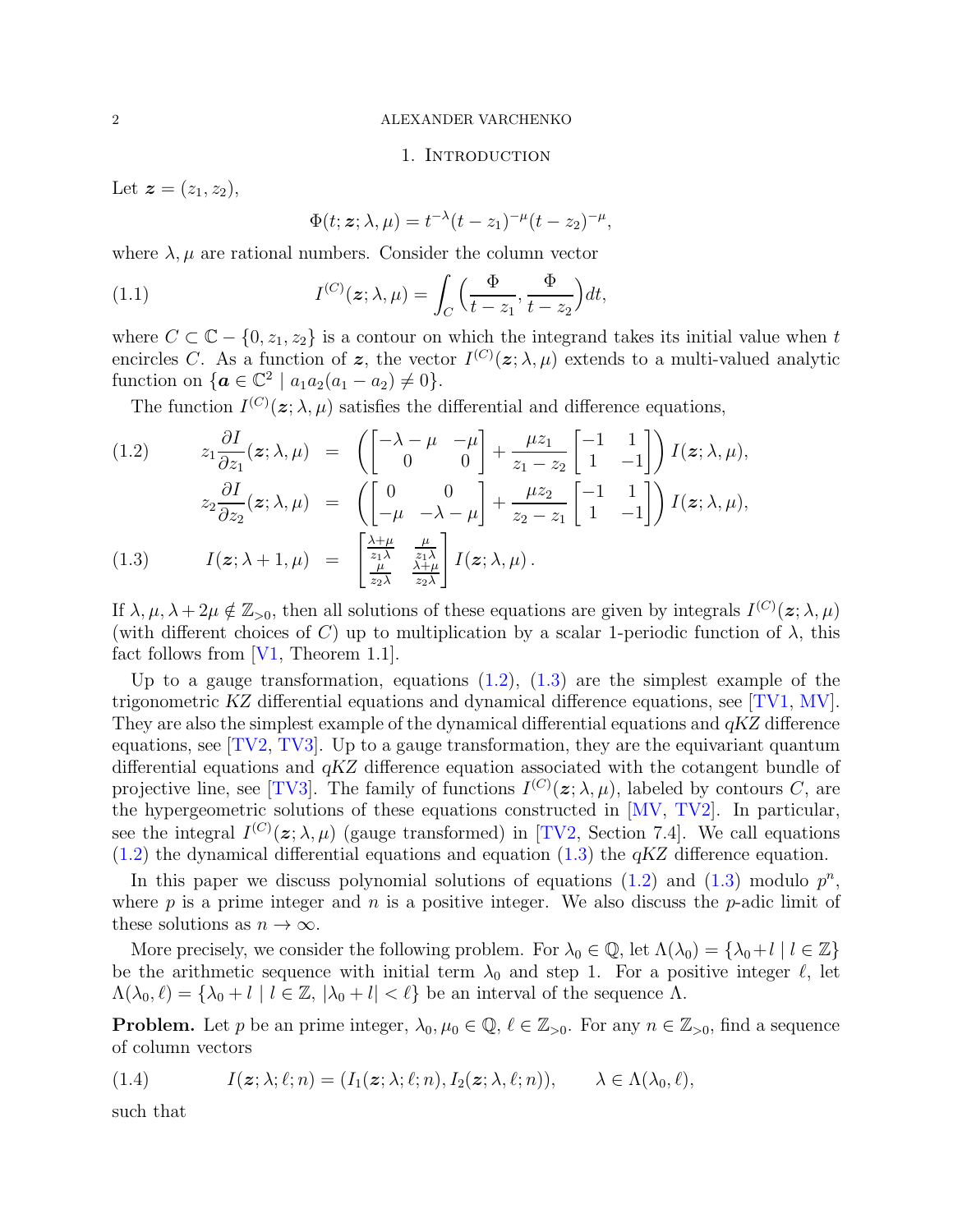- (i) the coordinates of these vectors are polynomials in  $\boldsymbol{z}$  with integer coefficients,
- (ii) each of the vectors  $I(z; \lambda; \ell; n)$  satisfies modulo  $p^n$  differential equations [\(1.2\)](#page-1-1) with parameter  $\mu = \mu_0$ ;
- (iii) this sequence of vectors satisfies modulo  $p<sup>n</sup>$  the difference equation [\(1.3\)](#page-1-1) with parameter  $\mu = \mu_0$ .

We may also require that the vectors are functorial in the following sense. If  $\lambda \in \Lambda(\lambda_0, \ell_0)$ for some  $l_0$ , then the vector  $I(z; \lambda; \ell; n)$  does not depend on  $\ell$  for  $\ell \geq \ell_0$ . Having a solution  $\{I(\boldsymbol{z};\lambda;\ell;n)\}\$  of this problem we may study the p-adic limit of the vectors as  $n \to \infty$ .

<span id="page-2-0"></span>In this paper we construct a solution of this problem for

(1.5) 
$$
(\lambda_0, \mu_0) = \left(\frac{1}{2}, \frac{1}{2}\right).
$$

We also describe the *p*-adic limit of our solution. It turns out that the limit is not a solution of equations  $(1.2)$  and  $(1.3)$  over a *p*-adic field, as one may naively think, but a line bundle invariant with respect to the dynamical connection, defined by equations [\(1.2\)](#page-1-1), and invariant with respect to the discrete  $qKZ$  connection, defined by equation  $(1.3)$ , see Theorem [5.9.](#page-12-0) Notice that there is no such a line bundle if we consider the same differential and difference equations over the field of complex numbers, see Section [5.8.](#page-14-0)

The choice of parameters in  $(1.5)$  corresponds to elliptic integrals in  $(1.1)$ . This choice is technically, arithmetically easier than the choice of an arbitrary pair  $(\lambda_0, \mu_0)$  of rational numbers, although a similar construction can be performed for a wide class of parameters  $(\lambda_0, \mu_0).$ 

Quantum differential equations and associated  $qKZ$  difference equations, as well as their solutions, is a mathematical structure with applications in representation theory, algebraic geometry, theory of special function, to name a few. It would be interesting to study how the properties of these equations and their solutions are reflected in the solutions of the same equations modulo powers of a prime integer and in their  $p$ -adic limits.

In Section [2](#page-3-0) we reformulate equations [\(1.2\)](#page-1-1) and [\(1.3\)](#page-1-1) for  $(\lambda_0, \mu_0) = \left(\frac{1}{2}\right)$  $\frac{1}{2}$ ,  $\frac{1}{2}$  $(\frac{1}{2})$ , see equations  $(2.2)$ ,  $(2.3)$  $(2.3)$  $(2.3)$ . In Section 3 we solve equations  $(2.2)$ ,  $(2.3)$  modulo a power  $p^s$  of an odd prime integer p. The construction of these solutions is a variant of the constructions in [\[SV,](#page-14-5) [V3\]](#page-15-2). The constructed solutions are called the  $p^s$ -hypergeometric solutions in [\[V3\]](#page-15-2). On the  $p^s$ -hypergeometric solutions see also [\[V2,](#page-15-3) [V4,](#page-15-4) [V5,](#page-15-5) [VZ1,](#page-15-6) [VZ2,](#page-15-7) [RV1,](#page-14-6) [RV2\]](#page-14-7).

We prove Dwork-type congruences for these solutions in Section [4.](#page-6-1) Using these congruences we descibe the *p*-adic limit of our solutions as  $s \to \infty$  in Section [5.](#page-8-0)

The author thanks R. Rimányi and A. Smirnov for useful discussions and Max Planck Institute for Mathematics in Bonn for hospitality in May-June of 2022.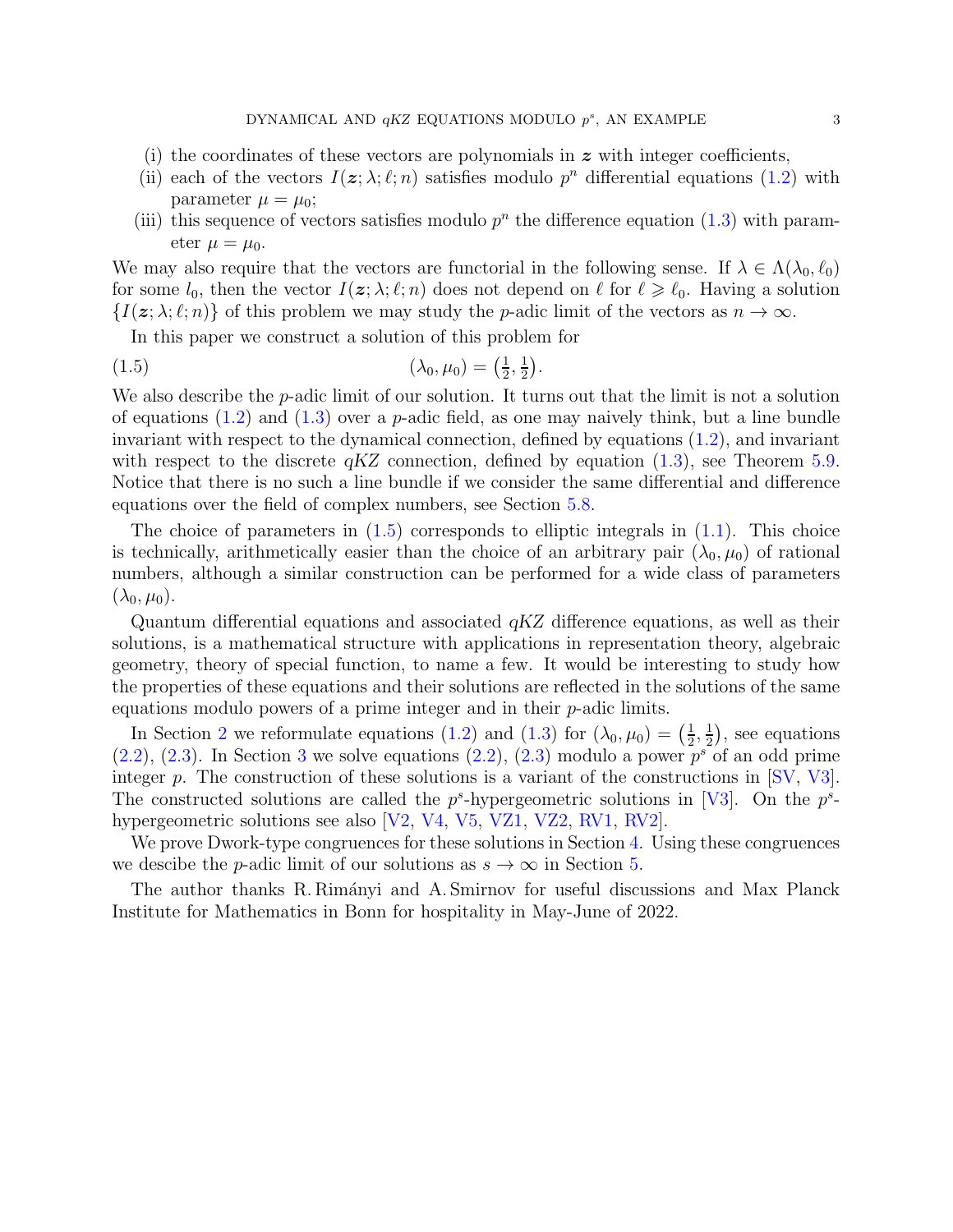2. EQUATIONS FOR 
$$
(\lambda_0, \mu_0) = (\frac{1}{2}, \frac{1}{2})
$$

<span id="page-3-0"></span>Denote

(2.1) 
$$
H_1(z; \lambda) = \begin{bmatrix} -\lambda - 1 & -1 \\ 0 & 0 \end{bmatrix} + \frac{z_1}{z_1 - z_2} \begin{bmatrix} -1 & 1 \\ 1 & -1 \end{bmatrix},
$$

$$
H_2(z; \lambda) = \begin{bmatrix} 0 & 0 \\ -1 & -\lambda - 1 \end{bmatrix} + \frac{z_2}{z_2 - z_1} \begin{bmatrix} -1 & 1 \\ 1 & -1 \end{bmatrix},
$$

$$
K(z, \lambda) = \begin{bmatrix} \frac{\lambda + 1}{z_1 \lambda} & \frac{1}{z_1 \lambda} \\ \frac{1}{z_2 \lambda} & \frac{\lambda + 1}{z_2 \lambda} \end{bmatrix}.
$$

The substitution  $(\lambda, \mu) \rightarrow (\frac{\lambda}{2})$  $\frac{\lambda}{2}, \frac{1}{2}$  $\frac{1}{2}$ ) transforms the system of equations [\(1.2\)](#page-1-1), [\(1.3\)](#page-1-1) to the following system of equations for a column vector  $I(z; \lambda)$ ,

(2.2) 
$$
2z_i \frac{\partial I}{\partial z_i}(\boldsymbol{z}; \lambda) = H_i(\boldsymbol{z}; \lambda) I(\boldsymbol{z}; \lambda), \qquad i = 1, 2,
$$

(2.3) 
$$
I(z; \lambda + 2) = K(z, \lambda)I(z; \lambda),
$$

Denote

<span id="page-3-1"></span>(2.4) 
$$
\mathcal{D}_i(\lambda) := 2z_i \frac{\partial}{\partial z_i} - H_i(\boldsymbol{z}; \lambda), \qquad i = 1, 2.
$$

# <span id="page-3-4"></span>3. SOLUTIONS MODULO POWERS OF  $p$

<span id="page-3-2"></span>3.1. **Notations.** In this paper  $p$  is an odd prime integer.

In this paper we consider the system of equations [\(2.2\)](#page-3-4) and [\(2.3\)](#page-3-4) for the values of  $\lambda$  from the arithmetic sequence of odd integers,  $\Lambda := 1 + 2\mathbb{Z}$ .

Given a positive integer s, denote

(3.1) 
$$
\Lambda_s = \{ \lambda \in 1 + 2\mathbb{Z} \mid -p^s < \lambda < p^s \},
$$

an interval of the arithmetic sequence  $Λ$ .

- For  $\lambda \in \Lambda_s$ , we have  $0 < \frac{p^s \lambda}{2} < p^s$ .
- For a positive integer  $e$ , if  $s > e$ ,  $\lambda \in \Lambda_e$ , then  $p^s - \lambda$  $\frac{-\lambda}{2}\big|_p > p^{-e}$ , where  $|x|_p$  denotes the  $p$ -adic norm of a rational number  $x$ .

For a polynomial  $f(t)$ , denote by  $\{f(t)\}_s$  the coefficient of  $t^{p^s-1}$  in  $f(t)$ . For a function  $g(z)$ , denote by  $\text{grad}_z g$  the column gradient vector  $\left(\frac{\partial g}{\partial x}\right)$  $\frac{\partial g}{\partial z_1},\frac{\partial g}{\partial z_2}$  $\frac{\partial g}{\partial z_2}\Big).$ 

<span id="page-3-3"></span>3.2. **Solutions.** For  $\lambda \in \Lambda_s$ , define the master polynomial,

(3.2) 
$$
\Phi_s(t; \mathbf{z}; \lambda) := t^{(p^s - \lambda)/2} (t - z_1)^{(p^s - 1)/2} (t - z_2)^{(p^s - 1)/2}.
$$

Define the column vector

$$
\Psi_s(t; \boldsymbol{z}; \lambda) = \big(\Psi_{s,1}(t; \boldsymbol{z}; \lambda), \Psi_{s,2}(t; \boldsymbol{z}; \lambda)\big) := \Phi_s(t; \boldsymbol{z}; \lambda) \Big(\frac{1}{t-z_1}, \frac{1}{t-z_2}\Big).
$$

The coordinates of  $\Psi_s$  are polynomials in t, z with integer coefficients. We denote

(3.3) 
$$
I_s(\boldsymbol{z};\lambda)=(I_{s,1}(\boldsymbol{z};\lambda),I_{s,2}(\boldsymbol{z};\lambda)):=\{\Psi_s(t;\boldsymbol{z};\lambda)\}_s,
$$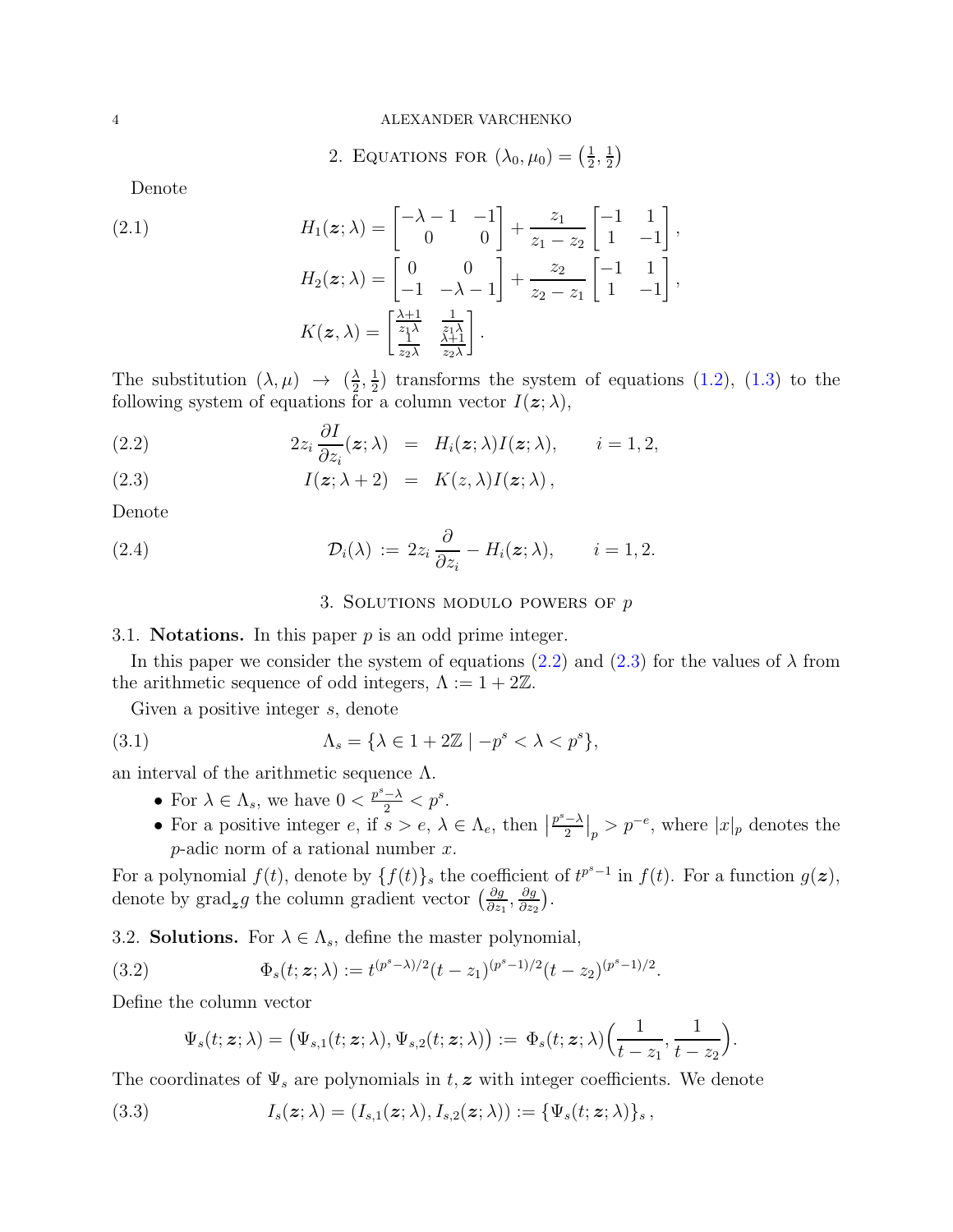the coefficient of  $t^{p^s-1}$  in  $\Psi_s(t; z; \lambda)$ , and

(3.4) 
$$
T_s(\mathbf{z};\lambda) := \{\Phi_s(t;\mathbf{z};\lambda)\}_s,
$$

the coefficient of  $t^{p^s-1}$  in  $\Phi_s(t; z; \lambda)$ . For every  $\lambda \in \Lambda_s$ , the functions  $I_{s,1}, I_{s,2}, T_s$  are polynomials in  $z_1, z_2$  with integer coefficients.

<span id="page-4-3"></span>We have

(3.5) 
$$
\frac{1-p^s}{2} I_s(z;\lambda) = \text{grad}_{\mathbf{z}} T_s(z;\lambda).
$$

**Theorem 3.1.** Let  $s \in \mathbb{Z}_{>0}$ ,  $\lambda \in \Lambda_s$ ,  $i = 1, 2$ . Then the vector  $I_s(\mathbf{z}; \lambda)$  satisfies the congruence

(3.6) 
$$
\mathcal{D}_i(\lambda)I_s(\boldsymbol{z};\lambda) \equiv 0 \pmod{p^s}.
$$

Proof. We have

(3.7) 
$$
\frac{\partial \Phi_s}{\partial t} = \left(\frac{p^s - \lambda}{2t} + \frac{p^s - 1}{2(t - z_1)} + \frac{p^s - 1}{2(t - z_2)}\right) \Phi_s.
$$

Also

<span id="page-4-1"></span><span id="page-4-0"></span>
$$
-\frac{\partial \Psi_{s,1}}{\partial t} = \Phi_s \left( -\frac{p^s - \lambda}{2} \frac{1}{t(t - z_1)} - \frac{p^s - 3}{2} \frac{1}{(t - z_1)^2} - \frac{p^s - 1}{2} \frac{1}{(t - z_1)(t - z_2)} \right)
$$
  
= 
$$
\Phi_s \left( \frac{p^s - \lambda}{2z_1} \left[ \frac{1}{t} - \frac{1}{t - z_1} \right] - \frac{p^s - 3}{2} \frac{1}{(t - z_1)^2} - \frac{p^s - 1}{2} \frac{1}{z_1 - z_2} \left[ \frac{1}{t - z_1} - \frac{1}{t - z_2} \right] \right).
$$

Hence

$$
-\Phi_s \frac{p^s - 3}{2} \frac{1}{(t - z_1)^2} = -\frac{\partial}{\partial t} \left( \frac{\Phi}{t - z_1} \right) +
$$
  
+ 
$$
\Phi_s \left( \frac{p^s - \lambda}{2z_1} \left[ \frac{1}{t - z_1} - \frac{1}{t} \right] + \frac{p^s - 1}{2} \frac{1}{z_1 - z_2} \left[ \frac{1}{t - z_1} - \frac{1}{t - z_2} \right] \right)
$$
  
= 
$$
-\frac{\partial}{\partial t} \left( \frac{\Phi_s}{t - z_1} \right) + \Phi_s \left( \frac{p^s - \lambda}{2z_1} \frac{1}{t - z_1} + \frac{p^s - 1}{2} \frac{1}{z_1 - z_2} \left[ \frac{1}{t - z_1} - \frac{1}{t - z_2} \right] \right)
$$
  
+ 
$$
\Phi_s \frac{1}{z_1} \left( \frac{p^s - 1}{2} \frac{1}{t - z_1} + \frac{p^s - 1}{2} \frac{1}{t - z_2} \right) - \frac{1}{z_1} \frac{\partial \Phi_s}{\partial t}
$$
  
= 
$$
-\frac{\partial}{\partial t} \left( \frac{\Phi_s}{t - z_1} \right) - \frac{1}{z_1} \frac{\partial \Phi_s}{\partial t}
$$
  
+ 
$$
\Phi_s \left( \frac{2p^s - \lambda - 1}{2z_1} \frac{1}{t - z_1} + \frac{p^s - 1}{2z_1} \frac{1}{t - z_2} + \frac{p^s - 1}{2} \frac{1}{z_1 - z_2} \left[ \frac{1}{t - z_1} - \frac{1}{t - z_2} \right] \right).
$$

We have

<span id="page-4-2"></span>
$$
(3.8)\left\{\frac{\partial}{\partial t}\left(\frac{\Phi_s}{t-z_1}\right)\right\}_s \equiv 0, \quad \left\{\frac{\partial \Phi_s}{\partial t}\right\}_s \equiv 0, \quad \frac{2p^s - \lambda - 1}{2} \equiv -\frac{\lambda + 1}{2}, \quad \frac{2p^s - 1}{2} \equiv -\frac{1}{2}
$$

modulo  $p^s$ . Hence

$$
2z_1 \frac{\partial I_{s,1}}{\partial z_1} \equiv -(\lambda + 1)I_{s,1} - I_{s,2} + \frac{z_1}{z_1 - z_2}(-I_{s,1} + I_{s,2}) \pmod{p^s}.
$$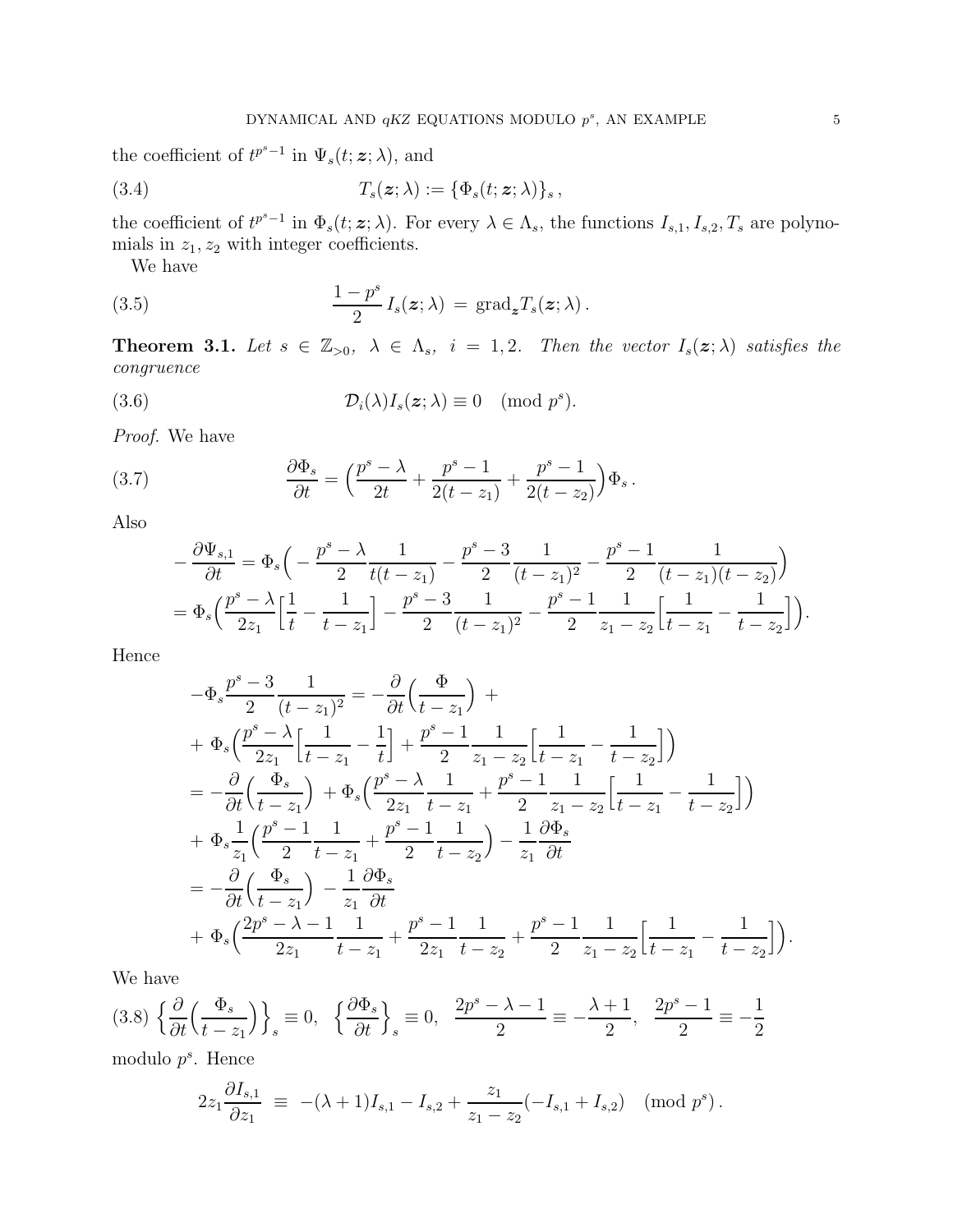We also have

$$
\frac{\partial \Psi_{s,2}}{\partial z_1} = -\frac{p^s - 1}{2} \frac{\Phi_s}{(t - z_1)(t - z_2)} = -\frac{p^s - 1}{2} \frac{\Phi_s}{z_1 - z_2} \Big[ \frac{1}{t - z_1} - \frac{1}{t - z_2} \Big].
$$

Hence

$$
2z_1 \frac{\partial I_{s,2}}{\partial z_1} \equiv \frac{z_1}{z_1 - z_2} (I_{s,1} - I_{s,2}) \pmod{p^s}.
$$

Equation [\(3.6\)](#page-4-0) for  $i = 1$  is proved. Equation (3.6) for  $i = 2$  is proved similarly.

<span id="page-5-2"></span>**Theorem 3.2.** Let  $s > e$  be positive integers, and  $\lambda, \lambda + 2 \in \Lambda_e$ . Then the vector  $I_s(\mathbf{z}; \lambda)$ satisfies the congruence :

(3.9) 
$$
I(z; \lambda + 2) \equiv K(z, \lambda)I(z; \lambda) \pmod{p^{s-e}}.
$$

*Proof.* Equation  $(3.7)$  can be written as

<span id="page-5-3"></span>
$$
-\frac{\Phi_s}{t} = -\frac{2}{p^s - \lambda} \frac{\partial \Phi_s}{\partial t} + \frac{p^s - 1}{p^s - \lambda} \Big( \frac{1}{t - z_1} + \frac{1}{t - z_2} \Big) \Phi_s.
$$

Hence

<span id="page-5-1"></span>(3.10) 
$$
\Psi_{s,1}(z;\lambda+2) = \frac{\Phi_s(z;\lambda)}{t(t-z_1)} = -\frac{\Phi_s(z;\lambda)}{z_1} \left[\frac{1}{t} - \frac{1}{t-z_1}\right]
$$

$$
= \frac{\Phi_s(z;\lambda)}{z_1(t-z_1)} - \frac{2}{(p^s-\lambda)z_1} \frac{\partial \Phi_s}{\partial t} + \frac{p^s-1}{p^s-\lambda} \left(\frac{1}{z_1(t-z_1)} + \frac{1}{z_1(t-z_2)}\right) \Phi_s(z;\lambda)
$$

By [\(3.8\)](#page-4-2) the term  $\left\{\frac{2}{(p^s-\lambda)z_1}\frac{\partial \Phi_s}{\partial t}\right\}_s$  is divisible at least by  $p^{s-e}$ . Hence [\(3.10\)](#page-5-1) implies

$$
I_{s,1}(\boldsymbol{z};\lambda+2) \equiv \frac{\lambda+1}{z_1\lambda}I_{s,1}(\boldsymbol{z};\lambda) + \frac{1}{z_1\lambda}I_{s,2}(\boldsymbol{z};\lambda) \pmod{p^{s-e}}.
$$

Similarly we obtain

$$
I_{s,2}(\boldsymbol{z};\lambda+2) \equiv \frac{\lambda+1}{z_2\lambda}I_{s,2}(\boldsymbol{z};\lambda) + \frac{1}{z_2\lambda}I_{s,1}(\boldsymbol{z};\lambda) \pmod{p^{s-e}}.
$$

<span id="page-5-0"></span>Theorem [3.2](#page-5-2) is proved.  $\square$ 

# 3.3. Formulas for  $I_{s,1}, I_{s,2}, T_s$ .

**Lemma 3.3.** For  $\lambda \in \Lambda_s$  we have

$$
(3.11) \t T_s(z; \lambda) = (-1)^{\frac{p^s - \lambda}{2}} \sum_{k+\ell = \frac{p^s - \lambda}{2}} {\binom{\frac{p^s - 1}{2}}{k}} {\binom{\frac{p^s - 1}{2}}{\ell}} z_1^k z_2^{\ell},
$$

$$
(3.12) \tI_{s,1}(z;\lambda) = (-1)^{\frac{p^s-\lambda}{2}-1} \sum_{k+\ell=\frac{p^s-\lambda}{2}-1} {\binom{\frac{p^s-1}{2}-1}{k}} {\binom{\frac{p^s-1}{2}}{\ell}} z_1^k z_2^{\ell},
$$

$$
(3.13) \tI_{s,2}(z;\lambda) = (-1)^{\frac{p^{s}-\lambda}{2}-1} \sum_{k+\ell=\frac{p^{s}-\lambda}{2}-1} {\binom{\frac{p^{s}-1}{2}}{k}} {\binom{\frac{p^{s}-1}{2}}{\ell}} z_{1}^{k} z_{2}^{\ell}. \square
$$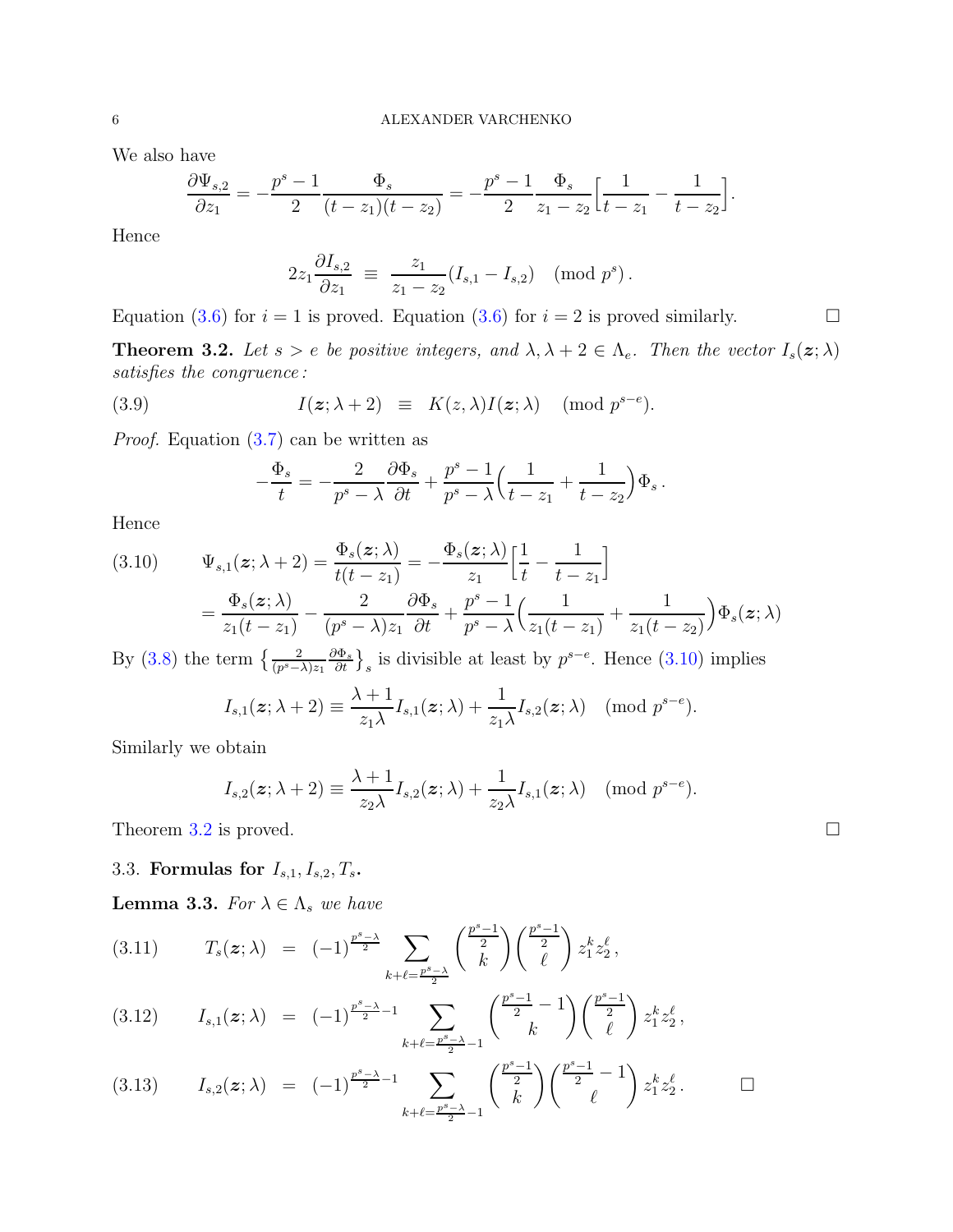<span id="page-6-0"></span>3.4. **p-ary representations.** For  $\lambda \in \Lambda_s$  we have the following p-ary representations

$$
(3.14) \frac{p^s - \lambda}{2} = w_0(\lambda) + w_1(\lambda)p + \dots + w_{s-1}(\lambda)p^{s-1},
$$
  

$$
(3.15) \frac{-\lambda}{2} = w_0(\lambda) + w_1(\lambda)p + \dots + w_{s-1}(\lambda)p^{s-1} + \frac{p-1}{2}p^s + \frac{p-1}{2}p^{s+1} + \dots
$$

for some integers  $w_i(\lambda)$ ,  $0 \leq w_i(\lambda) \leq p-1$ . Denote  $w_i(\lambda) = \frac{p-1}{2}$  for  $i \geq s$ .

For  $\lambda \in \Lambda$ , denote by  $W(\lambda)$  the set of all distinct integers  $w_i(\lambda)$  in the *p*-ary representation of  $\frac{-\lambda}{2}$ . The set  $W(\lambda)$  has at most p elements. 2

For example,  $\frac{-1}{2} = \frac{p-1}{2}$  $\frac{-1}{2}(1+p+\dots)$  and  $W(1) = \{\frac{p-1}{2}$  $\frac{-1}{2}$ , while  $\frac{1}{2} = \frac{p+1}{2} + \frac{p-1}{2}$  $\frac{-1}{2}(p+p^2+\dots),$ and  $W(-1) = \frac{p+1}{2}$  $\frac{+1}{2}, \frac{p-1}{2}$  $\frac{-1}{2}$ .

For  $w = 0, 1, \ldots, p - 1$ , let  $h(z; w)$  (resp.  $g_1(z; w)$ , resp.  $g_2(z; w)$ ) be the coefficient of  $t^{p-1}$  in  $t^w(t-z_1)^{(p-1)/2}(t-z_2)^{(p-1)/2}$  (resp. in  $t^w(t-z_1)^{(p-1)/2-1}(t-z_2)^{(p-1)/2}$ , resp. in  $t^w(t-z_1)^{(p-1)/2}(t-z_2)^{(p-1)/2-1}).$ 

<span id="page-6-3"></span>**Lemma 3.4.** For  $\lambda \in \Lambda_s$  we have

<span id="page-6-2"></span>(3.16) 
$$
T_s(\boldsymbol{z};\lambda) \equiv \prod_{i=0}^{s-1} h(\boldsymbol{z}^{p^i}; w_i(\lambda)) \pmod{p}.
$$

The polynomial  $T_s(z; \lambda)$  is nonzero modulo p.

*Proof.* We have 
$$
\frac{p^s - 1}{2} = \frac{p-1}{2} (1 + p + \dots + p^{s-1})
$$
. Then  
\n
$$
(3.17) \qquad \Phi_s(t; \mathbf{z}; \lambda) \equiv \prod_{i=0}^{s-1} (t^{p^i})^{w_i(\lambda)} (t^{p^i} - z_1^{p^i})^{(p-1)/2} (t^{p^i} - z_2^{p^i})^{(p-1)/2} \pmod{p}.
$$

This implies [\(3.16\)](#page-6-2). To prove the second statement of the lemma it is enough to check that the polynomial  $h(z; w)$  is nonzero modulo p for  $w = 0, 1, \ldots, p - 1$ . Indeed, there exist nonnegative integers k,  $\ell$  such that  $w = k + \ell$  and  $k, \ell \leq (p-1)/2$ . Then the coefficient of  $z_1^k z_2^{\ell}$  in  $h(z; w)$  equals  $(-1)^w\left(\frac{p-1}{\ell}\right)\left(\frac{p-1}{\ell}\right)$  and is nonzero modulo p by Lucas Theorem. □ **Lemma 3.5.** Let  $\lambda \in \Lambda_s$  and  $j = 1, 2$ . Then

<span id="page-6-4"></span>(3.18) 
$$
I_{s,j}(\boldsymbol{z};\lambda) \equiv g_j(\boldsymbol{z};w_0(\lambda)) \prod_{i=1}^{s-1} h(\boldsymbol{z}^{p^i};w_i(\lambda)) \pmod{p}.
$$

If  $\lambda$  is not divisible by p, then  $I_{s,j}(\boldsymbol{z};\lambda)$  is nonzero modulo p.

<span id="page-6-1"></span>*Proof.* If  $\lambda$  is not divisible by p, then  $w_0(\lambda) > 0$ . Then  $g_i(z; w_0(\lambda))$  is nonzero modulo p. Also, the polynomials  $h(z; w_i(\lambda))$  are nonzero modulo p.

# 4. Dwork-type congruences

In this section we apply results from  $[V5]$  to obtain congruences relating the functions  $I_s(z; \lambda)$ ,  $T_s(z; \lambda)$  in z for different s. This type of congruences was originated by B. Dwork in [\[Dw\]](#page-14-8), see also, for example, [\[Me,](#page-14-9) [MeV,](#page-14-10) [VZ1,](#page-15-6) [VZ2\]](#page-15-7).

A congruence  $F(x) \equiv G(x) \pmod{p^s}$  for two polynomials in some variables x with integer coefficients is understood as the divisibility by  $p^s$  of all coefficients of  $F(x) - G(x)$ .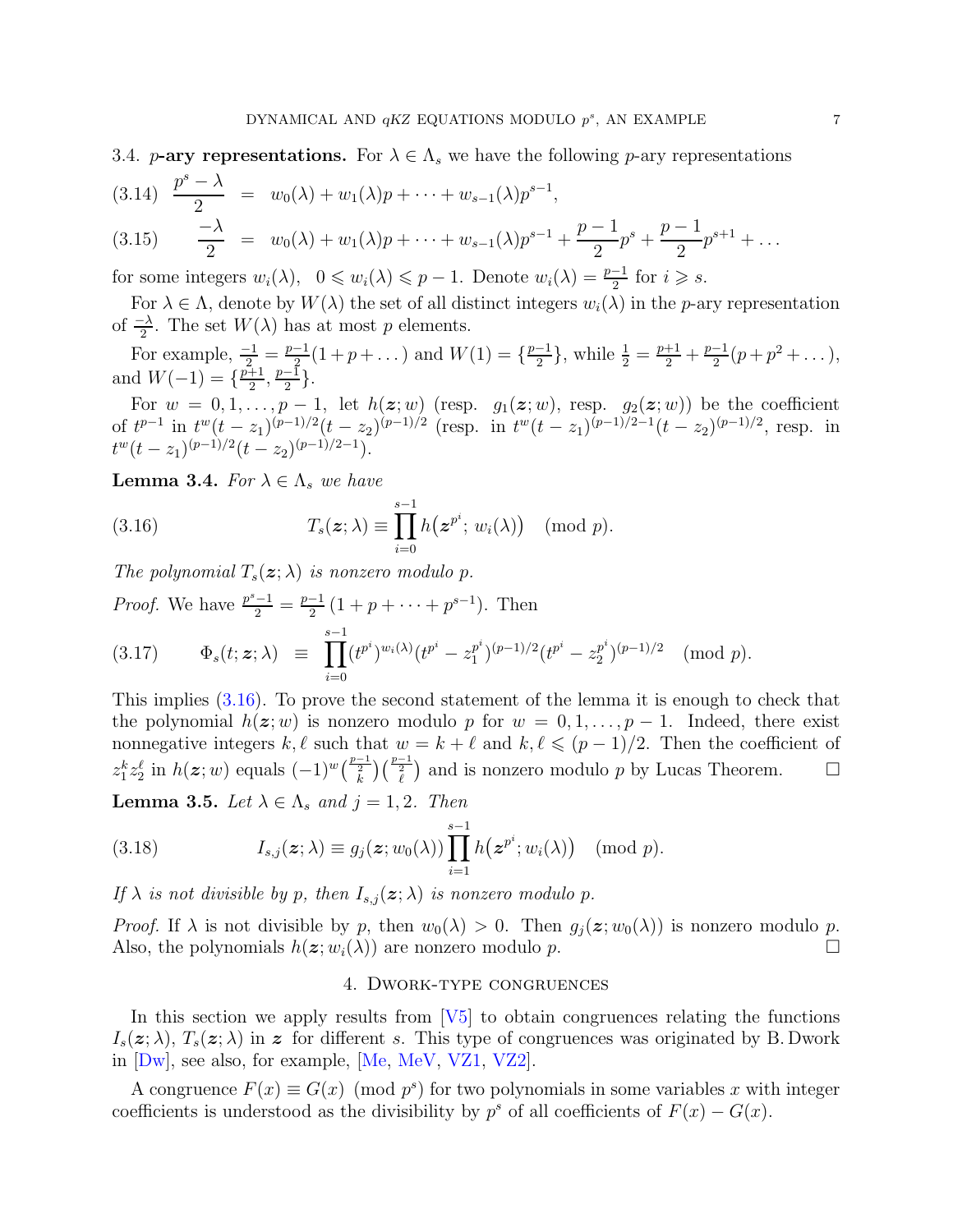Let  $F_1(x)$ ,  $F_2(x)$ ,  $G_1(x)$ ,  $G_2(x)$  be polynomials such that  $F_2(x)$ ,  $G_2(x)$  are both nonzero modulo p. Then the congruence  $F_1(x)/F_2(x) \equiv G_1(x)/G_2(x)$  modulo  $p^s$  is understood as the congruence

$$
F_1(x)G_2(x) \equiv G_1(x)F_2(x) \pmod{p^s}.
$$

Recall the master polynomial

$$
\Phi_s(t; \mathbf{z}; \lambda) = t^{(p^s - \lambda)/2} (t - z_1)^{(p^s - 1)/2} (t - z_2)^{(p^s - 1)/2},
$$

in particular,

<span id="page-7-0"></span>
$$
\Phi_1(t; \boldsymbol{z}; 1) = t^{(p-1)/2} (t - z_1)^{(p-1)/2} (t - z_2)^{(p-1)/2}.
$$

For  $\lambda \in \Lambda_e$  and  $s > e$  we have

(4.1) 
$$
\Phi_s(t; \mathbf{z}; \lambda) = \Phi_e(t; \mathbf{z}; \lambda) \Phi_1(t; \mathbf{z}; 1)^{p^e + p^{e+1} + \cdots + p^{s-e-1}},
$$

In particular, we have

$$
\Phi_{s-e}(t;\bm{z};1)=\Phi_1(t;\bm{z};1)^{1+p+\cdots+p^{s-e-1}}
$$

For  $\lambda \in \Lambda_e$  and  $s \geq e$ , the Newton polytope of  $\Phi_s(t; z; \lambda)$  with respect to the variable t is the interval  $\left[\frac{p^{s}-\lambda}{2}\right]$  $\frac{-\lambda}{2}, \frac{p^s-\lambda}{2}+p^s-1].$ 

.

<span id="page-7-1"></span>(4.2) For a positive integer k, the point  $kp^s - 1$  lies in this interval only if  $k = 1$ .

<span id="page-7-2"></span>Recall that  $T_s(\mathbf{z}; \lambda) = {\Phi_s(t; \mathbf{z}; \lambda)}_s$  is the coefficient of  $t^{p^s-1}$  in  $\Psi_s(t; \mathbf{z}; \lambda)$ .

(4.3) For  $\lambda \in \Lambda_e$ , the polynomial  $T_s(\boldsymbol{z}; \lambda)$  is nonzero modulo p,

by Lemma [5.7.](#page-11-1)

In [\[V5\]](#page-15-5), certain congruences were proved for a sequence of polynomials like  $\Phi_s(\mathbf{z}; \lambda), s \geqslant e$ , with properties like [\(4.1\)](#page-7-0), [\(4.2\)](#page-7-1), [\(4.3\)](#page-7-2). In the case of the polynomials  $\Phi_s(z; \lambda)$ ,  $s \geq e$ , the congruences in  $[V5]$  say the following.

<span id="page-7-3"></span>**Theorem 4.1.** Let  $e \in \mathbb{Z}_{>0}$ ,  $\lambda \in \Lambda_e$ . (i) For  $j \in \{1,2\}$  denote  $D_j = \frac{\partial}{\partial z}$  $\frac{\partial}{\partial z_j}$ . Then for s > e we have

(4.4) 
$$
\frac{D_j(T_s(\boldsymbol{z};\lambda))}{T_s(\boldsymbol{z};\lambda)} \equiv \frac{D_j(T_{s-1}(\boldsymbol{z};\lambda))}{T_{s-1}(\boldsymbol{z};\lambda)} \pmod{p^{s-e}}.
$$

(ii) For  $i, j \in \{1, 2\}$  and  $s > e$  we have

(4.5) 
$$
\frac{D_i(D_j(T_s(\boldsymbol{z};\lambda)))}{T_s(\boldsymbol{z};\lambda)} \equiv \frac{D_i(D_j(T_{s-1}(\boldsymbol{z};\lambda)))}{T_{s-1}(\boldsymbol{z};\lambda)} \pmod{p^{s-e}}.
$$

<span id="page-7-4"></span>Statements (i-ii) are special cases of  $[V_5,$  Theorems 2.8 and 2.9.

Corollary 4.2. Let  $e \in \mathbb{Z}_{>0}$ ,  $\lambda \in \Lambda_e$ ,  $s > e$ , and  $i, j \in \{1, 2\}$ . Then

(4.6) 
$$
\frac{I_{s,j}(z;\lambda)}{T_s(z;\lambda)} \equiv \frac{I_{s-1,j}(z;\lambda)}{T_{s-1}(z;\lambda)} \pmod{p^{s-e}},
$$

(4.7) 
$$
\frac{\frac{\partial I_{s,j}}{\partial z_i}(z;\lambda)}{T_s(z;\lambda)} \equiv \frac{\frac{\partial I_{s-1,j}}{\partial z_i}(z;\lambda)}{T_{s-1}(z;\lambda)} \pmod{p^{s-e}}.
$$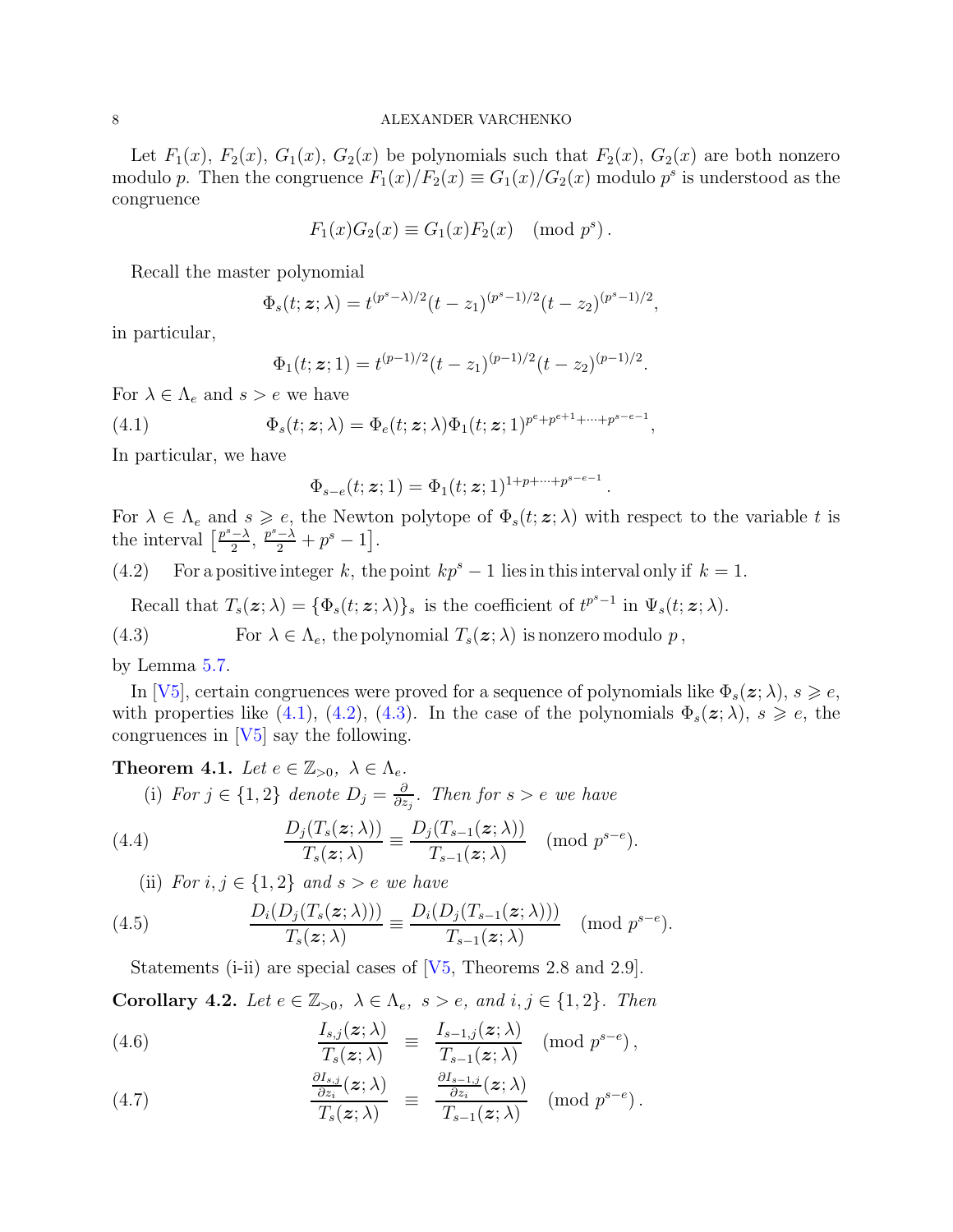The corollary follows from formula [\(3.5\)](#page-4-3) and Theorem [4.1.](#page-7-3)

**Theorem 4.3.** Let  $e \in \mathbb{Z}_{>0}$ . Let  $\lambda, \lambda + 2 \in \Lambda_e$  and  $s > 2e$ . Then

(4.8) 
$$
\frac{I_s(z;\lambda+2)}{T_s(z;\lambda)} \equiv \frac{I_{s-1}(z;\lambda+2)}{T_{s-1}(z;\lambda)} \pmod{p^{s-2e}}.
$$

*Proof.* Using formulas [\(4.6\)](#page-7-4), [\(4.7\)](#page-7-4) and the fact that  $\lambda \in \Lambda_e$ , we obtain

<span id="page-8-3"></span>
$$
\frac{1}{\lambda} \begin{bmatrix} \frac{\lambda+1}{z_1} & \frac{1}{z_1} \\ \frac{1}{z_2} & \frac{\lambda+1}{z_2} \end{bmatrix} \frac{I_s(z;\lambda)}{T_s(z;\lambda)} \equiv \frac{1}{\lambda} \begin{bmatrix} \frac{\lambda+1}{z_1} & \frac{1}{z_1} \\ \frac{1}{z_2} & \frac{\lambda+1}{z_2} \end{bmatrix} \frac{I_{s-1}(z;\lambda)}{T_{s-1}(z;\lambda)} \pmod{p^{s-2e}}.
$$

Congruence [\(3.9\)](#page-5-3) implies the congruences:

$$
\frac{I_s(\boldsymbol{z}; \lambda+2)}{T_s(\boldsymbol{z}; \lambda)} \equiv \frac{1}{\lambda} \begin{bmatrix} \frac{\lambda+1}{z_1} & \frac{1}{z_1} \\ \frac{1}{z_2} & \frac{\lambda+1}{z_2} \end{bmatrix} \frac{I_s(\boldsymbol{z}; \lambda)}{T_s(\boldsymbol{z}; \lambda)} \pmod{p^{s-e}},
$$
\n
$$
\frac{I_{s-1}(\boldsymbol{z}; \lambda+2)}{T_{s-1}(\boldsymbol{z}; \lambda)} \equiv \frac{1}{\lambda} \begin{bmatrix} \frac{\lambda+1}{z_1} & \frac{1}{z_1} \\ \frac{1}{z_2} & \frac{\lambda+1}{z_2} \end{bmatrix} \frac{I_{s-1}(\boldsymbol{z}; \lambda)}{T_{s-1}(\boldsymbol{z}; \lambda)} \pmod{p^{s-e-1}}.
$$

<span id="page-8-0"></span>These three congruences imply congruence  $(4.8)$ .

# 5. Convergence

<span id="page-8-1"></span>5.1. **Unramified extensions of**  $\mathbb{Q}_p$ . We fix an algebraic closure  $\overline{\mathbb{Q}_p}$  of  $\mathbb{Q}_p$ . For every m, there is a unique unramified extension of  $\mathbb{Q}_p$  in  $\overline{\mathbb{Q}_p}$  of degree m, denoted by  $\mathbb{Q}_p^{(m)}$ . This can be obtained by attaching to  $\mathbb{Q}_p$  a primitive root of 1 of order  $p^m - 1$ . The norm  $|\cdot|_p$  on  $\mathbb{Q}_p$ extends to a norm  $|\cdot|_p$  on  $\mathbb{Q}_p^{(m)}$ . Let

$$
\mathbb{Z}_p^{(m)} = \{ a \in \mathbb{Q}_p^{(m)} \mid |a|_p \leqslant 1 \}
$$

denote the ring of integers in  $\mathbb{Q}_p^{(m)}$ . The ring  $\mathbb{Z}_p^{(m)}$  has the unique maximal ideal

$$
\mathbb{M}_p^{(m)} = \{ a \in \mathbb{Q}_p^{(m)} \mid |a|_p < 1 \},\
$$

such that  $\mathbb{Z}_p^{(m)}/\mathbb{M}_p^{(m)}$  is isomorphic to the finite field  $\mathbb{F}_{p^m}$ .

For every  $t \in \mathbb{F}_{p^m}$  there is a unique  $\tilde{t} \in \mathbb{Z}_p^{(m)}$  that is a lift of t and such that  $\tilde{t}^{p^m} = \tilde{t}$ . The element  $\tilde{t}$  is called the Teichmuller lift of t.

<span id="page-8-2"></span>5.2. **Domain**  $\mathfrak{D}_B$ . For  $t \in \mathbb{F}_{p^m}$  and  $r > 0$  denote

$$
D_{t,r} = \{ a \in \mathbb{Z}_p^{(m)} \mid |a - \tilde{t}|_p < r \} .
$$

We have the partition

$$
\mathbb{Z}_p^{(m)} = \bigcup_{t \in \mathbb{F}_{p^m}} D_{t,1} \, .
$$

Recall  $\boldsymbol{z} = (z_1, z_2)$ . For  $B(\boldsymbol{z}) \in \mathbb{Z}[\boldsymbol{z}]$ , define

$$
\mathfrak{D}_B \;=\; \{{\bm{a}} \in (\mathbb{Z}_p^{(m)})^2\, \mid\,\, |B({\bm{a}})|_p = 1\}.
$$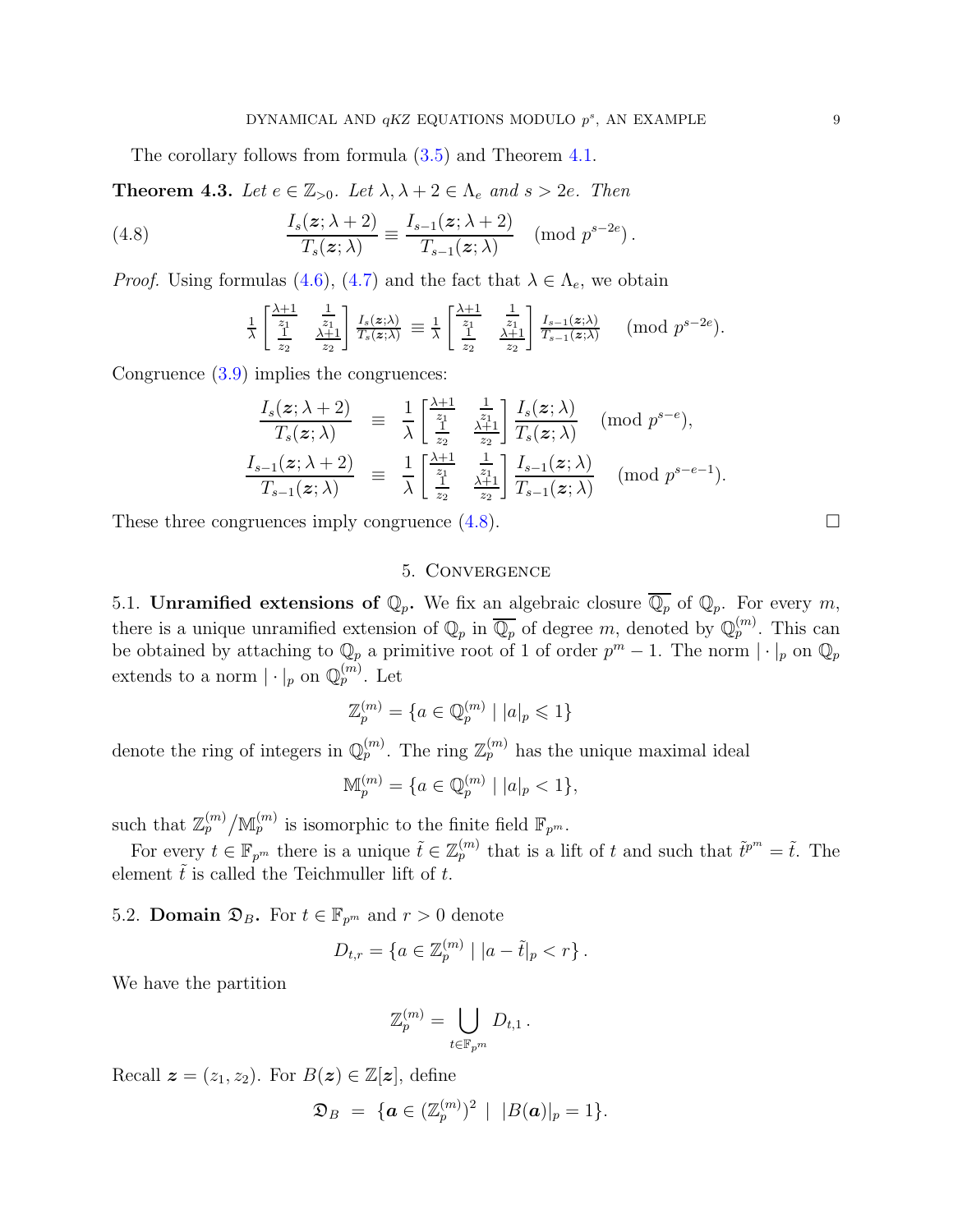Let  $\bar{B}(z)$  be the projection of  $B(z)$  to  $\mathbb{F}_p[z] \subset \mathbb{F}_{p^m}[z]$ . Then  $\mathfrak{D}_B$  is the union of unit polydiscs,

$$
\mathfrak{D}_B = \bigcup_{\substack{t_1, t_2 \in \mathbb{F}_{p^m} \\ \bar{B}(t_1, t_2) \neq 0}} D_{t_1, 1} \times D_{t_2, 1} \, .
$$

<span id="page-9-3"></span>Lemma 5.1. For any nonnegative integer k we have

$$
\{ \boldsymbol{a} \in (\mathbb{Z}_{p}^{(m)})^{2} \mid \, |B(\boldsymbol{a}^{p^{k}})|_{p} = 1 \} = \bigcup_{\substack{t_{1}, t_{2} \in \mathbb{F}_{p^{m}} \\ \bar{B}(t_{1}^{p^{k}}, t_{2}^{p^{k}}) \neq 0}} D_{t_{1}, 1} \times D_{t_{2}, 1} = \bigcup_{\substack{t_{1}, t_{2} \in F_{p^{m}} \\ \bar{B}(t_{1}, t_{2}) \neq 0}} D_{t_{1}, 1} \times D_{t_{2}, 1} = \mathfrak{D}_{B}.
$$

 $\Box$ 

<span id="page-9-2"></span>**Lemma 5.2** ([\[VZ2,](#page-15-7) Lemma 6.1]). Let  $\bar{B}(z) \in \mathbb{F}_p[z]$  be a nonzero polynomial of degree d, and  $d+1 < p^m$ . Then the set  $\{ \mathbf{a} \in (\mathbb{F}_{p^m})^2 \mid \bar{B}(\mathbf{a}) \neq 0 \}$  is nonempty. Moreover, there are at least  $\frac{p^{2m}-1}{p^m-1}$  $\frac{p^{2m}-1}{p^m-1}(p^m-1-d)+1$  points of  $(\mathbb{F}_{p^m})^2$  where  $\bar{B}(\boldsymbol{z})$  is nonzero.

<span id="page-9-0"></span>5.3. **Domains of convergence.** Recall the polynomials  $T_s(z; \lambda)$ ,  $I_{s,1}(z; \lambda)$ ,  $I_{s,2}(z; \lambda)$  as well as the polynomials  $h(z; w)$ ,  $g_1(z; w)$ ,  $g_2(z; w)$ . For  $\lambda \in \Lambda$ , denote

$$
H(\boldsymbol{z};\lambda) = \prod_{w \in W(\lambda)} h(\boldsymbol{z};w),
$$
  

$$
\mathfrak{D}^{(m)}(\lambda) = \{ \boldsymbol{a} \in (\mathbb{Z}_p^{(m)})^2 \mid |H(\boldsymbol{a};\lambda)|_p = 1 \}.
$$

Let  $\lambda \in \Lambda$  be not divisible by p (that is,  $w_0(\lambda) > 0$ ). For  $j = 1, 2$ , denote

$$
G_j(\mathbf{z}; \lambda) = g_j(\mathbf{z}; w_0(\lambda)) \prod_{w \in W(\lambda)} h(\mathbf{z}; w),
$$
  

$$
\mathfrak{D}_*^{(m)}(\lambda) = {\mathbf{a} \in (\mathbb{Z}_p^{(m)})^2 | |G_1(\mathbf{a}; \lambda)|_p = 1 \text{ or } |G_2(\mathbf{a}; \lambda)|_p = 1}.
$$

Denote  $\mathfrak{C}^{(m)} = {\mathbf{a} \in (\mathbb{Z}_p^{(m)})^2 \mid a_1 a_2 \neq 0}$ . For  $\lambda \in \Lambda$  divisible by p, denote

$$
\mathfrak{D}_{*}^{(m)}(\lambda) = \mathfrak{D}^{(m)}(\lambda) \cap \mathfrak{D}_{*}^{(m)}(\lambda + 2) \cap \mathfrak{C}^{(m)}.
$$

Clearly, for any  $\lambda \in \Lambda$ , we have

$$
\mathfrak{D}_{*}^{(m)}(\lambda) \subset \mathfrak{D}^{(m)}(\lambda),
$$

and

<span id="page-9-1"></span>
$$
(5.1) \quad \bigcap_{\lambda \in \Lambda} \mathfrak{D}_{*}^{(m)}(\lambda) \supset \left\{ \boldsymbol{a} \in (\mathbb{Z}_{p}^{(m)})^{2} \mid \left| a_{1}a_{2}h(\boldsymbol{a};0) \prod_{w=1}^{p-1} h(\boldsymbol{a};w) g_{1}(\boldsymbol{a};w) g_{2}(\boldsymbol{a};w) \right|_{p} = 1 \right\}.
$$

**Lemma 5.3.** If  $m \ge 3$ , then  $\bigcap_{\lambda \in \Lambda} \mathfrak{D}_{*}^{(m)}(\lambda)$  is nonempty.

*Proof.* We have  $\deg_z h(z;w) = w$  and  $\deg_z g_1(z;w) = \deg_z g_2(z;w) = w - 1$ . Hence the polynomial in [\(5.1\)](#page-9-1) has degree  $\frac{3p^2-7p+8}{2} < p^3 - 1$ . The lemma follows from Lemma [5.2.](#page-9-2)  $\Box$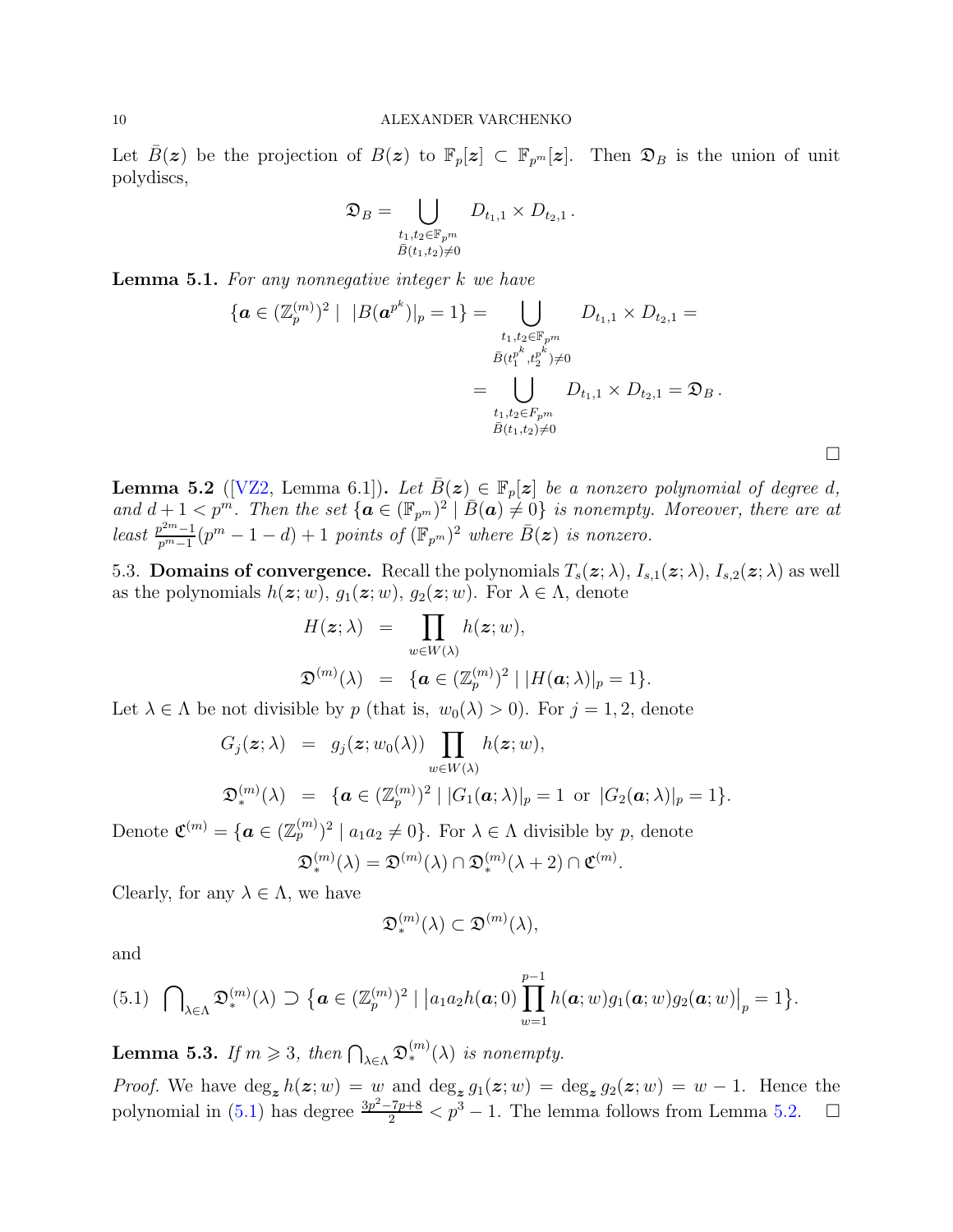<span id="page-10-3"></span>**Theorem 5.4.** For  $e \in \mathbb{Z}_{>0}$  and  $\lambda \in \Lambda_e$ , we have the following statements.

- (i) The sequence of column vectors,  $\left(\frac{I_s(z;\lambda)}{T(z;\lambda)}\right)$  $\frac{I_s(\bm{z};\lambda)}{T_s(\bm{z};\lambda)}\bigg)$  $\mathcal{L}_{s\geqslant e}$ , whose entries are rational functions in z regular on  $\mathfrak{D}^{(m)}(\lambda)$ , uniformly converges on  $\mathfrak{D}^{(m)}(\lambda)$  as  $s \to \infty$  to a a vector, whose entries are analytic functions on  $\mathfrak{D}^{(m)}(\lambda)$ . The vector will be denoted by  $\mathcal{I}(\mathbf{z};\lambda) =$  $(\mathcal{I}_1(\boldsymbol{z};\lambda), \mathcal{I}_2(\boldsymbol{z};\lambda)).$
- (ii) The sequence of column vectors  $\left(\frac{I_s(z;\lambda+2)}{T_s(z;\lambda)}\right)$  $\frac{\Gamma_s(\bm{z};\lambda+2)}{T_s(\bm{z};\lambda)}\bigg)$  $s > 2e$ , whose entries are rational functions in z regular on  $\mathfrak{D}^{(m)}(\lambda)$ , uniformly converges on  $\mathfrak{D}^{(m)}(\lambda)$  as  $s \to \infty$  to a vector, whose entries are analytic functions on  $\mathfrak{D}^{(m)}(\lambda)$ . The vector will be denoted by  $\tilde{\mathcal{I}}(\boldsymbol{z}; \lambda + 2) = (\tilde{\mathcal{I}}_1(\boldsymbol{z}; \lambda + 2), \tilde{\mathcal{I}}_2(\boldsymbol{z}; \lambda + 2)).$
- (iii) For  $j = 1, 2$ , the sequence of column vectors,  $\left(\frac{\partial I_s}{\partial z_j}(z;\lambda)\right)$  $\frac{\partial \overrightarrow{z_j}\left(\mathbf{z};\lambda\right)}{T_s(\mathbf{z};\lambda)}\bigg)$  $s_{\geqslant e}$ , whose entries are rational functions in  $\boldsymbol{z}$  regular on  $\mathfrak{D}^{(m)}(\lambda)$ , uniformly converges on  $\mathfrak{D}^{(m)}(\lambda)$  as  $s \to \infty$  to a vector, whose entries are analytic functions on  $\mathfrak{D}^{(m)}(\lambda)$ . The vector will be denoted by  $\mathcal{I}^{(i)}(\boldsymbol{z};\lambda) = (\mathcal{I}_1^{(i)})$  $\mathcal{I}_1^{(i)}(\boldsymbol{z};\lambda), \mathcal{I}_2^{(i)}$  $\mathcal{Z}^{(i)}_{2}(\boldsymbol{z};\lambda)).$

<span id="page-10-0"></span>*Proof.* Parts (i), (ii), (iii) follow from the congruences of  $(4.6)$ ,  $(4.7)$ ,  $(4.8)$ , respectively.  $\Box$ 

## 5.4. Relations between limiting vectors.

<span id="page-10-4"></span>**Lemma 5.5.** Let  $\lambda \in \Lambda$ . We have the following equations on  $\mathfrak{D}^{(m)}(\lambda)$ :

<span id="page-10-2"></span>(5.2) 
$$
\frac{\partial \mathcal{I}}{\partial z_i}(z;\lambda) = \mathcal{I}^{(i)}(z;\lambda) - \frac{1}{2}\mathcal{I}_i(z;\lambda)\mathcal{I}(z;\lambda),
$$

(5.3) 
$$
\mathcal{I}^{(i)}(\boldsymbol{z};\lambda) = H_i(\boldsymbol{z};\lambda)\mathcal{I}(\boldsymbol{z};\lambda),
$$

(5.4) 
$$
\frac{\partial \mathcal{I}}{\partial z_i}(\boldsymbol{z};\lambda) = \left( H_i(\boldsymbol{z};\lambda) - \frac{1}{2} \mathcal{I}_i(\boldsymbol{z};\lambda) \right) \mathcal{I}(\boldsymbol{z};\lambda),
$$

(5.5) 
$$
\tilde{\mathcal{I}}(\mathbf{z}; \lambda + 2) = K(\mathbf{z}; \lambda) \mathcal{I}(\mathbf{z}; \lambda).
$$

*Proof.* Differentiating the congruence in  $(4.6)$  with respect to  $z_i$  we obtain

$$
\frac{\frac{\partial I_{s,j}}{\partial z_i}}{T_s} - \frac{\frac{\partial T_s}{\partial z_i}}{T_s} \frac{I_{s,j}}{T_s} \equiv \frac{\frac{\partial I_{s-1,j}}{\partial z_i}}{T_{s-1}} - \frac{\frac{\partial T_{s-1}}{\partial z_i}}{T_{s-1}} \frac{I_{s-1,j}}{T_{s-1}} \pmod{p^{s-e}}.
$$

This congruence gives equation [\(5.2\)](#page-10-2) as  $s \to \infty$ . Equation [\(5.3\)](#page-10-2) follows from the congruences in [\(3.6\)](#page-4-0) after dividing by  $T_s(z; \lambda)$  and taking the limit  $s \to \infty$ . Equation [\(5.4\)](#page-10-2) follows from equations  $(5.2)$  and  $(5.3)$ .

Equation [\(5.5\)](#page-10-2) follows from congruence [\(3.9\)](#page-5-3) after dividing by  $T_s(z; \lambda)$  and taking the limit  $s \to \infty$ .

<span id="page-10-1"></span>5.5. Limiting vectors. The vector-function  $\tilde{\mathcal{I}}(\boldsymbol{z}; \lambda + 2) = (\tilde{\mathcal{I}}_1(\boldsymbol{z}; \lambda + 2), \tilde{\mathcal{I}}_2(\boldsymbol{z}; \lambda + 2))$  is defined on  $\mathfrak{D}^{(m)}(\lambda)$ , and the vector-function  $\mathcal{I}(\mathbf{z}; \lambda + 2) = (\mathcal{I}_1(\mathbf{z}; \lambda + 2), \mathcal{I}_2(\mathbf{z}; \lambda + 2))$  is defined on  $\mathfrak{D}^{(m)}(\lambda+2)$ , see Theorem [5.4.](#page-10-3)

<span id="page-10-5"></span>**Lemma 5.6.** The vector-functions  $\mathcal{I}(\mathbf{z}; \lambda + 2)$  and  $\mathcal{I}(\mathbf{z}; \lambda + 2)$  are proportional on  $\mathfrak{D}^{(m)}(\lambda) \cap \mathfrak{D}^{(m)}(\lambda+2)$ , that is,

(5.6) 
$$
\tilde{\mathcal{I}}_1(z;\lambda+2)\mathcal{I}_2(z;\lambda+2)-\tilde{\mathcal{I}}_2(z;\lambda+2)\mathcal{I}_1(z;\lambda+2)=0.
$$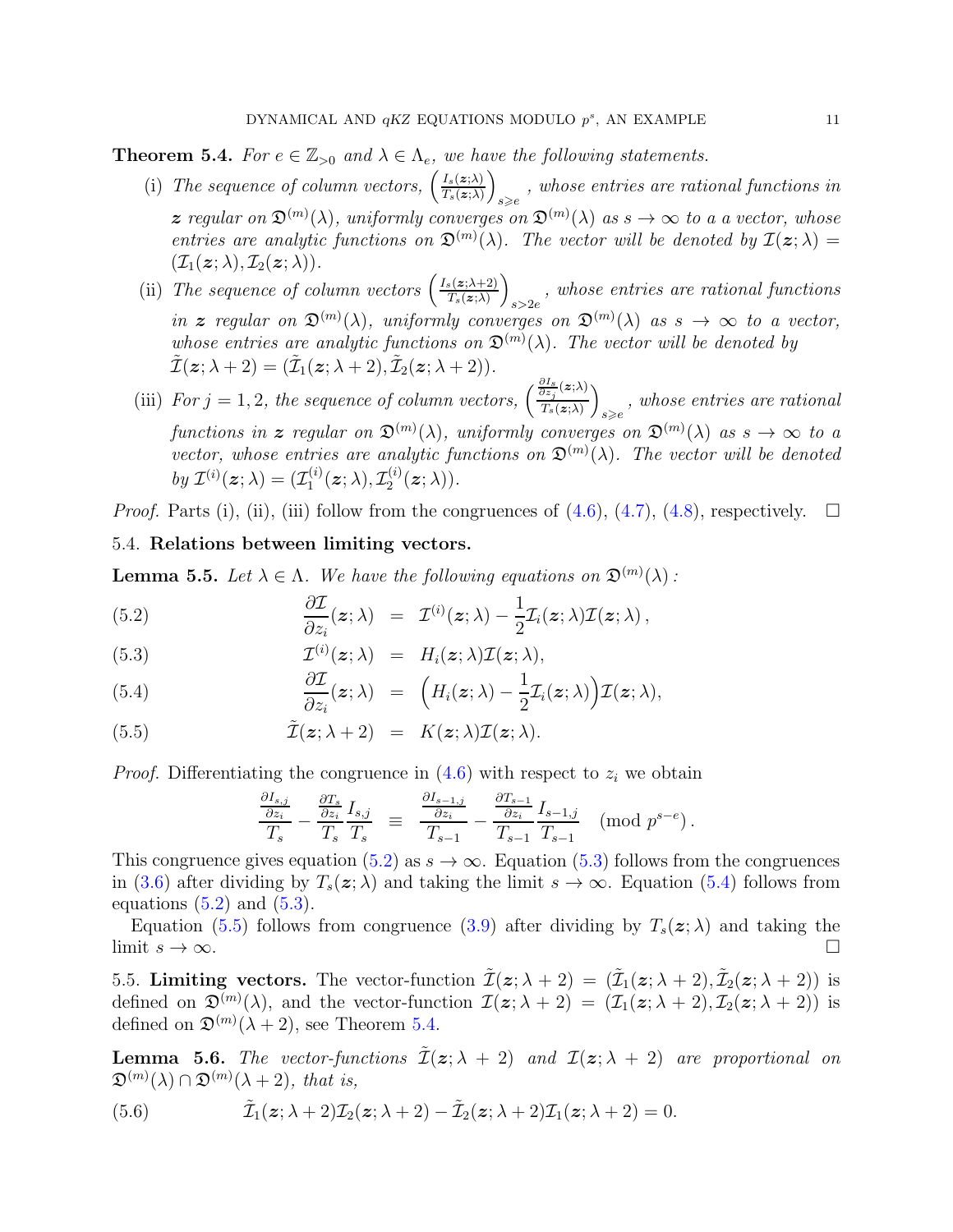*Proof.* To obtain  $\tilde{\mathcal{I}}(\boldsymbol{z}; \lambda + 2)$  we divide the vector t  $I_s(\boldsymbol{z}; \lambda + 2)$  by  $T_s(\boldsymbol{z}; \lambda)$  and take the limit as  $s \to \infty$ . To obtain  $\mathcal{I}(z; \lambda + 2)$  we divide the same vector  $I_s(z; \lambda + 2)$  by  $T_s(z; \lambda + 2)$  and take the limit as  $s \to \infty$ . Hence the limits are proportional.

<span id="page-11-1"></span>Lemma 5.7. Let  $e \in \mathbb{Z}_{>0}$ ,  $\lambda \in \Lambda_e$ .

- (i) Assume that  $\mathbf{a} \in \mathfrak{D}^{(m)}(\lambda)$ . Then  $|T_s(\mathbf{a}; \lambda)|_p = 1$  for any  $s \geqslant e$ .
- (ii) Assume that  $\lambda$  is not divisible by p and  $\mathbf{a} \in \mathfrak{D}_{*}^{(m)}(\lambda)$ . Then there exists  $j \in \{1,2\}$ such that  $|I_{s,i}(\boldsymbol{a};\lambda)|_p = 1$  for any  $s \geqslant e$ .

*Proof.* The lemma follows from Lemmas [3.4](#page-6-3) and [3.5.](#page-6-4)

### <span id="page-11-3"></span>Lemma 5.8.

- (i) Let  $\lambda \in \Lambda$  be not divisible by p and  $\mathbf{a} \in \mathfrak{D}_{*}^{(m)}(\lambda)$ . Then there exists  $j \in \{1,2\}$  such that  $|\mathcal{I}_i(\boldsymbol{a}; \lambda)|_p = 1$ .
- (ii) Let  $\lambda + 2 \in \Lambda$  be not divisible by p and  $\mathbf{a} \in \mathfrak{D}^{(m)}(\lambda) \cap \mathfrak{D}_{*}^{(m)}(\lambda+2)$ . Then there exists  $j \in \{1,2\}$  such that  $|\tilde{\mathcal{I}}_j(\boldsymbol{a}; \lambda + 2)|_p = 1$ .
- (iii) Let  $\lambda \in \Lambda$  be divisible by p and  $\mathbf{a} \in \mathfrak{D}_{*}^{(m)}(\lambda)$ . Then the vector  $\mathcal{I}(\mathbf{a};\lambda)$  is nonzero.

*Proof.* Under assumptions of part (i), there exists  $j \in \{1,2\}$  such that  $|G_j(\boldsymbol{a}; \lambda)|_p = 1$ . Then  $|I_{s,j}(\boldsymbol{a};\lambda)|_p = |T_s(\boldsymbol{a};\lambda)|_p = 1$  for all large s by Lemmas [3.4,](#page-6-3) [3.5,](#page-6-4) [5.1,](#page-9-3) [5.7.](#page-11-1) Part (i) is proved.

Under assumptions of part (ii), there exists  $j \in \{1,2\}$  such that  $|G_i(\mathbf{a}; \lambda + 2)|_p = 1$ . Then  $|I_{s,j}(\boldsymbol{a}; \lambda + 2)|_p = |T_s(\boldsymbol{a}; \lambda)|_p = 1$  for all large s by Lemmas [3.4,](#page-6-3) [3.5,](#page-6-4) [5.1,](#page-9-3) [5.7.](#page-11-1) Part (ii) is proved.

To prove part (iii) consider equation [\(5.5\)](#page-10-2),

(5.7) 
$$
\tilde{\mathcal{I}}(\boldsymbol{a}; \lambda + 2) = \frac{1}{\lambda} \begin{bmatrix} \frac{\lambda + 1}{a_1} & \frac{1}{a_1} \\ \frac{1}{a_2} & \frac{\lambda + 1}{a_2} \end{bmatrix} \mathcal{I}(\boldsymbol{a}, \lambda),
$$

which holds for  $a \in \mathfrak{D}^{(m)}(\lambda)$ . By part (ii), the vector  $\tilde{\mathcal{I}}(a; \lambda + 2)$  is nonzero for  $a \in$  $\mathfrak{D}^{(m)}(\lambda) \cap \mathfrak{D}_{*}^{(m)}(\lambda+2)$ . Since  $\boldsymbol{a} \in \mathfrak{D}^{(m)}(\lambda) \cap \mathfrak{D}_{*}^{(m)}(\lambda+2) \cap \mathfrak{C}^{(m)}$  we have  $a_1 a_2 \neq 0$ . Hence the matrix in [\(5.7\)](#page-11-2) is well defined, and therefore  $\mathcal{I}(\boldsymbol{a};\lambda)$  is nonzero.

<span id="page-11-0"></span>5.6. Invariant line bundle. Denote  $W = (\mathbb{Q}_p^{(m)})^2$ , The differential operators

<span id="page-11-2"></span>
$$
\mathcal{D}_i(\lambda) = \frac{\partial}{\partial z_i} - H_i(\boldsymbol{z}; \lambda), \qquad i = 1, 2,
$$

define a connection on the trivial bundle  $\mathcal{W}\times(\mathbb{Z}_p^{(m)})^2\times\Lambda\to(\mathbb{Z}_p^{(m)})^2\times\Lambda$  called the dynamical connection.

For any  $\lambda \in \Lambda$ , we have a map of local sections of the bundle  $\mathcal{W} \times (\mathbb{Z}_p^{(m)})^2 \times \{\lambda\} \to$  $(\mathbb{Z}_p^{(m)})^2 \times {\lambda}$  to local sections of the bundle  $\mathcal{W} \times (\mathbb{Z}_p^{(m)})^2 \times {\lambda + 2} \rightarrow (\mathbb{Z}_p^{(m)})^2 \times {\lambda + 2}$ defined by the formula,

(5.8) 
$$
\tau : s(\mathbf{z}) \mapsto K(\mathbf{z}; \lambda) s(\mathbf{z}).
$$

We call the operator  $\tau$  the qKZ discrete connection on the trivial bundle  $\mathcal{W} \times (\mathbb{Z}_p^{(m)})^2 \times \Lambda \to$  $(\mathbb{Z}_p^{(m)})^2 \times \Lambda.$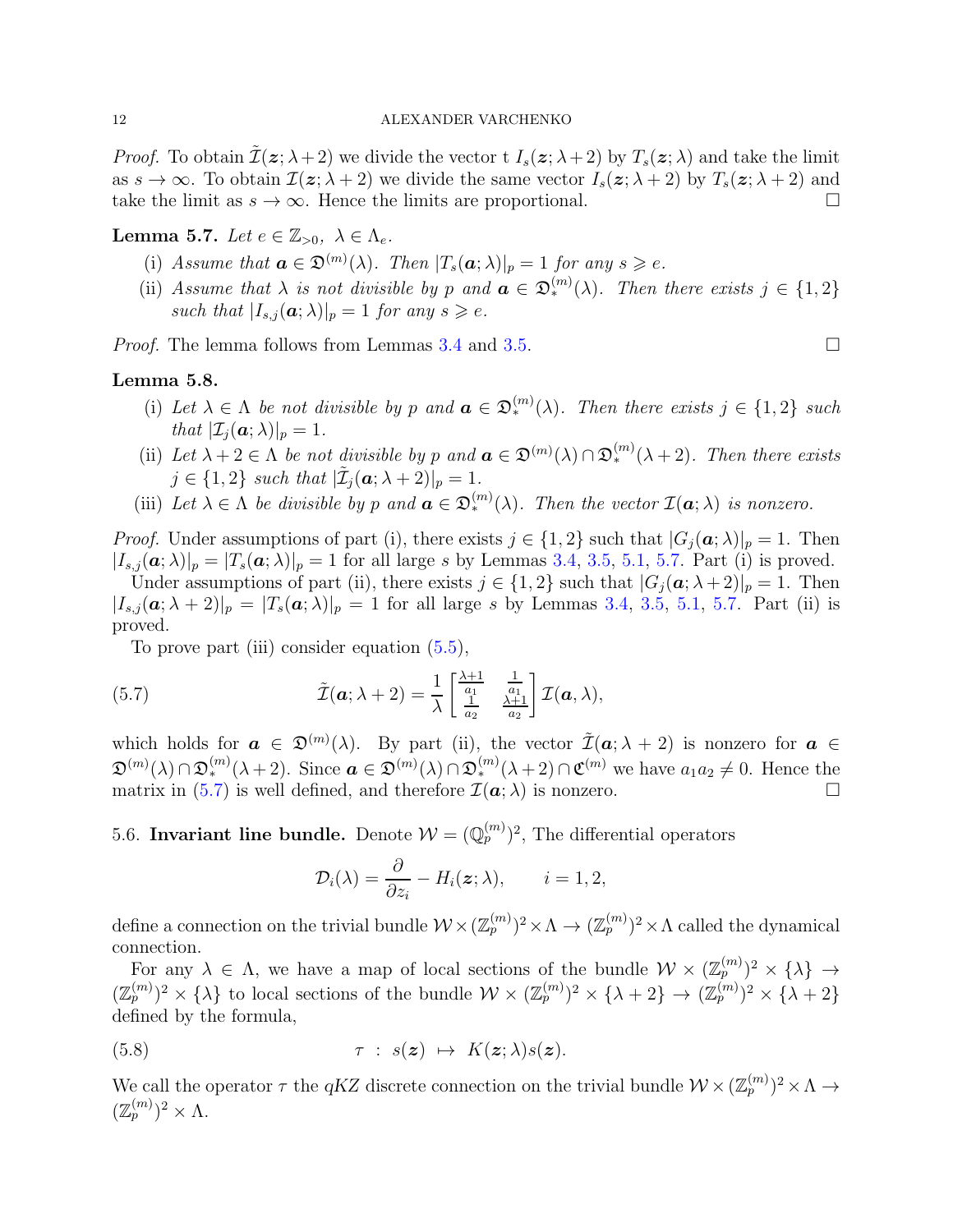The dynamical and  $qKZ$  connections are compatible. Namely, for  $\lambda \in \Lambda$  and a local section  $s(z)$  of  $W \times (\mathbb{Z}_p^{(m)})^2 \times {\{\lambda\}} \to (\mathbb{Z}_p^{(m)})^2 \times {\{\lambda\}}$  we have

$$
\mathcal{D}_1(\lambda) \big( \mathcal{D}_2(\lambda) s(\boldsymbol{z}) \big) = \mathcal{D}_2(\lambda) \big( \mathcal{D}_1(\lambda) s(\boldsymbol{z}) \big), \n\tau \big( \mathcal{D}_i(\lambda) s(\boldsymbol{z}) \big) = \mathcal{D}_i(\lambda + 2) \big( \tau s(\boldsymbol{z}) \big), \qquad i = 1, 2.
$$

Denote

$$
\mathfrak{D}^{(m)}[\Lambda] \ := \ \bigcup\nolimits_{\lambda \in \Lambda} \mathfrak{D}^{(m)}_*(\lambda) \times \{\lambda\} \ \subset \ (\mathbb{Z}_p^{(m)})^2 \times \Lambda.
$$

For any  $(\boldsymbol{a}, \lambda) \in \mathfrak{D}^{(m)}[\Lambda]$ , the vector  $\mathcal{I}(\boldsymbol{a}, \lambda)$  is nonzero by Lemma [5.8.](#page-11-3)

For any  $(a, \lambda) \in \mathfrak{D}^{(m)}[\Lambda]$ , let  $\mathcal{L}_{(a,\lambda)} \subset \mathcal{W}$  be the one-dimensional vector subspace generated by the vector  $\mathcal{I}(\boldsymbol{a},\lambda)$ . Then

$$
\mathcal{L}:=\bigcup\nolimits_{(\bm{a},\lambda)\in\mathfrak{D}^{(m)}[\Lambda]}\mathcal{L}_{(\bm{a},\lambda)}\times\{(\bm{a},\lambda)\}\,\to\,\mathfrak{D}^{(m)}[\Lambda]
$$

is an analytic line subbundle of the trivial bundle  $\mathcal{W} \times \mathfrak{D}^{(m)}[\Lambda] \to \mathfrak{D}^{(m)}[\Lambda]$ 

<span id="page-12-0"></span>**Theorem 5.9.** The line bundle  $\mathcal{L} \to \mathfrak{D}^{(m)}[\Lambda]$  is invariant with respect to the dynamical and qKZ connections. More precisely,

- (i) if  $s(z)$  is a local section of  $\mathcal L$  over  $\mathfrak D_*^{(m)}(\lambda)\times\{\lambda\}$ , then  $\mathcal D_i(\lambda)s(z)$ ,  $i=1,2$ , also are local sections of  $\mathcal L$  over  $\mathfrak D_{*}^{(m)}(\lambda)\times{\{\lambda\}}$ ;
- (ii) if  $s(z)$  is a local section of L over  $(\mathfrak{D}_{*}^{(m)}(\lambda) \cap \mathfrak{D}_{*}^{(m)}(\lambda+2)) \times {\lambda}$ , then  $\tau s(z)$ , is a local section of  $\mathcal L$  over  $(\mathfrak D_*^{(m)}(\lambda) \cap \mathfrak D_*^{(m)}(\lambda+2)) \times {\lambda+2}.$

*Proof.* Let  $(a, \lambda) \in \mathfrak{D}_{*}^{(m)}(\lambda) \times \{\lambda\}$ . Let  $c(z)$  be a scalar analytic function at **a**. Consider the local section  $c(z) \mathcal{I}(z; \lambda)$  of  $\mathcal L$  at  $(a, \lambda)$ . Then

$$
\mathcal{D}_{i}(\lambda)(c(\boldsymbol{z})\mathcal{I}(\boldsymbol{z};\lambda)) = -cH_{i}\mathcal{I} + c\frac{\partial\mathcal{I}}{\partial z_{i}} + \frac{\partial c}{\partial z_{i}}\mathcal{I}
$$
\n
$$
= -cH_{i}\mathcal{I} + c(\mathcal{I}^{(i)} - \frac{1}{2}\mathcal{I}_{i}\mathcal{I}) + \frac{\partial c}{\partial z_{i}}\mathcal{I}
$$
\n
$$
= -cH_{i}\mathcal{I} + c\left(H_{i}\mathcal{I} - \frac{1}{2}\mathcal{I}_{i}\mathcal{I}\right) + \frac{\partial c}{\partial z_{i}}\mathcal{I}
$$
\n
$$
= \left(-\frac{c}{2}\mathcal{I}_{i} + \frac{\partial c}{\partial z_{i}}\right)\mathcal{I}.
$$

Here we used Lemma [5.5.](#page-10-4) Clearly, the last expression is a local section of  $\mathcal L$  at  $(a, \lambda)$ . Part (i) is proved.

By definition of  $\tau$ , we have  $\tau(c(\boldsymbol{z})\mathcal{I}(\boldsymbol{z};\lambda)) = c(\boldsymbol{z})K(\boldsymbol{z};\lambda)\mathcal{I}(\boldsymbol{z};\lambda)$ . We also have the equality

$$
c(\boldsymbol{z})K(\boldsymbol{z};\lambda)\mathcal{I}(\boldsymbol{z};\lambda)=c(\boldsymbol{z})\tilde{\mathcal{I}}(\boldsymbol{z};\lambda+2),
$$

which holds on  $\mathfrak{D}^{(m)}(\lambda)$ , by Lemma [5.5.](#page-10-4) The vectors  $\tilde{\mathcal{I}}(\boldsymbol{z}; \lambda + 2)$  and  $\mathcal{I}(\boldsymbol{z}; \lambda + 2)$  are proportional on  $\mathfrak{D}^{(m)}(\lambda) \cap \mathfrak{D}^{(m)}(\lambda+2)$ , by Lemma [5.6.](#page-10-5) For the smaller set  $\mathfrak{D}_{*}^{(m)}(\lambda) \cap \mathfrak{D}_{*}^{(m)}(\lambda+2)$ , the initial vector vector  $\mathcal{I}(\boldsymbol{z}; \lambda)$  and the resulting vector  $\mathcal{I}(\boldsymbol{z}; \lambda + 2)$  are both nonzero, by Lemmas [5.7](#page-11-1) and [5.8.](#page-11-3) This proves part (ii).  $\square$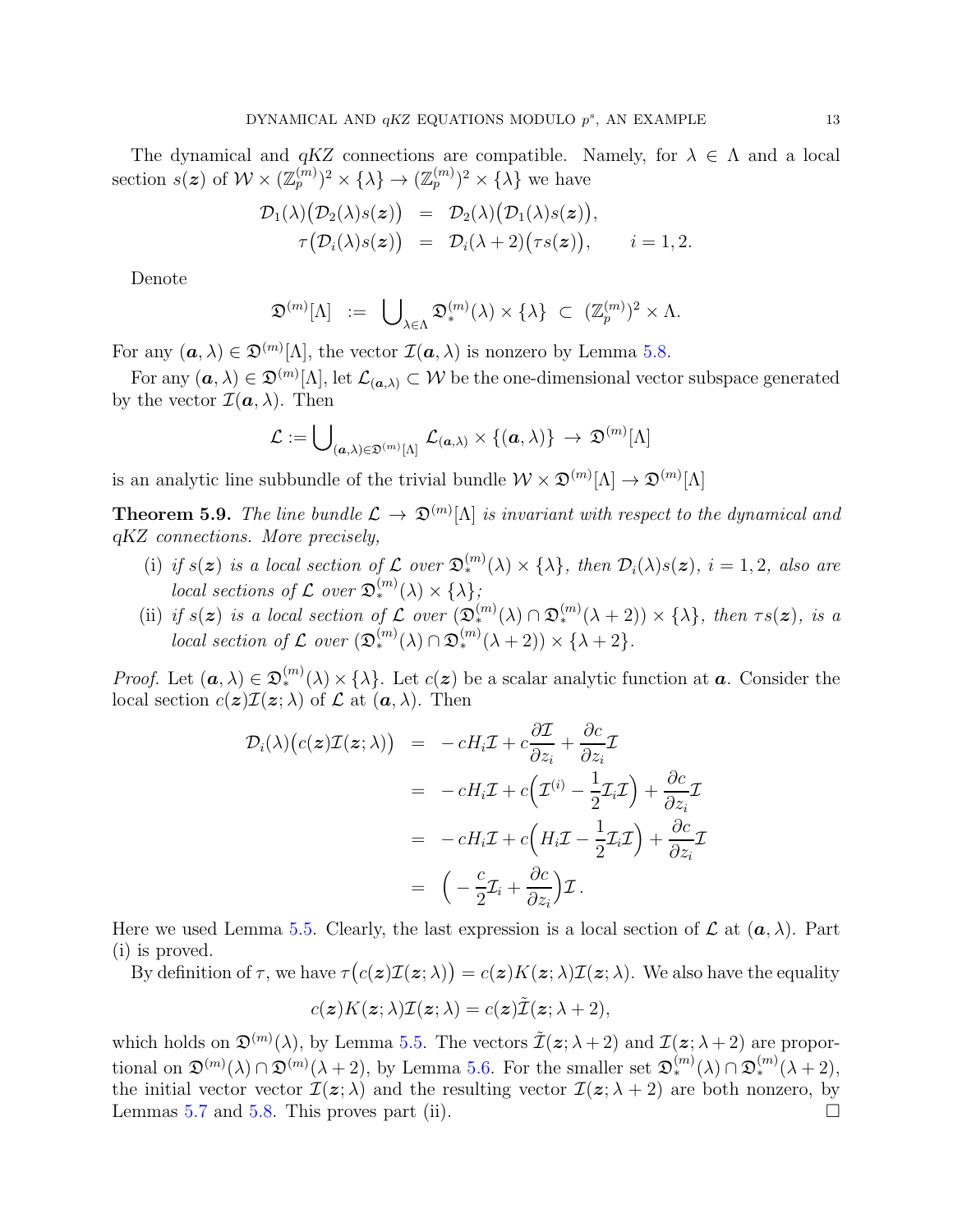# <span id="page-13-0"></span>5.7. Special points.

<span id="page-13-1"></span>**Lemma 5.10.** The points  $(0,1;1)$ ,  $(1,0;1)$ ,  $(1,1;1)$  belong to  $\mathfrak{D}_{*}^{(m)}(1) \times \{1\} \subset \mathfrak{D}^{(m)}[\Lambda]$ .

*Proof.* Straightforward calculation shows that  $T_s(0,1;1) = (-1)^{(p^s-1)/2}$ ,  $I_{s,1}(0,1;1) =$  $(-1)^{(p^s-3)/2}$ ,  $I_{s,2}(0,1;1) = (-1)^{(p^s-3)/2} \frac{p^s-1}{2}$  $\frac{(-1)}{2}$ . Hence  $\mathcal{I}(0,1;1) = \left(-1, \frac{1}{2}\right)$  $(\frac{1}{2})$ . Similarly we obtain  $\mathcal{I}(1,0;1) = \left(\frac{1}{2}\right)$  $(\frac{1}{2},-1), \mathcal{I}(1,1;1) = (-\frac{1}{2})$  $\frac{1}{2}, -\frac{1}{2}$  $\frac{1}{2}$ ). These vectors are nonzero modulo p.  $\square$ 

By Lemma [5.10,](#page-13-1) the analytic vector-function  $\mathcal{I}(z; 1)$  is nonzero at  $(0, 1; 1)$ , and its values generate the line bundle  $\mathcal L$  over a neighborhood of  $(0,1)$  in  $\mathfrak D_*^{(m)}(1)$ . Over a neighborhood of  $(0, 1)$ , the same line bundle can be defined differently. Consider the family of elliptic curves  $X(z)$  defined by the equation  $y^2 = t(t-z_1)(t-z_2)$ . If the parameter  $(z_1, z_2)$  is close to  $(0, 1)$ the curve  $X(z)$  has a vanishing cycle denoted by  $C_{0,1}$ . The vector-function

(5.9) 
$$
I^{(C_{0,1})}(z;1) := \int_{C_{0,1}} \left( \frac{1}{(t-z_1)y}, \frac{1}{(t-z_2)y} \right) dt
$$

is holomorphic at  $(0, 1)$ , solves dynamical equations  $(2.2)$  for  $\lambda = 1$ , and  $I^{(C)}(0, 1; 1) \neq 0$ . The values of  $I^{(C)}(z;1)$  generate a line bundle denoted by  $\mathcal{L}_{0,1}$  over a neighborhood of  $(0,1)$ . The line bundle  $\mathcal{L}_{0,1}$  is invariant with respect to the dynamical connection. The dynamical connection for  $\lambda = 1$  does not have other invariant proper nontrivial subbundles near  $(0, 1)$ since other solutions of equations [\(2.2\)](#page-3-4) for  $\lambda = 1$  at (0,1) include log  $z_1$ . Hence our line bundle  $\mathcal L$  coincides with the line bundle  $\mathcal L_{0,1}$  over a neighborhood of  $(0,1) \subset \mathfrak D_{*}^{(m)}(1)$ .

Similarly, the elliptic curve  $X(z)$  has a vanishing cycle denoted by  $C_{1,0}$  if the parameter  $(z_1, z_2)$  is close to  $(1, 0)$ . The values of the nonzero vector-function

$$
I^{(C_{1,0})}(\boldsymbol{z};1) \ := \ \int_{C_{1,0}} \Big(\frac{1}{(t-z_1)y}\,,\, \frac{1}{(t-z_2)y}\Big) dt
$$

generate a line bundle denoted by  $\mathcal{L}_{1,0}$  over a neighborhood of  $(1,0)$ . Our line bundle  $\mathcal{L}_{1,0}$ coincides with the line bundle  $\mathcal{L}_{1,0}$  over a neighborhood of  $(1,0)$  in  $\mathfrak{D}_{*}^{(m)}(1)$ .

Also, the elliptic curve  $X(z)$  has a vanishing cycle denoted by  $C_{1,1}$  if the parameter  $(z_1, z_2)$ is close to  $(1, 1)$ . Then the values of the nonzero vector-function

$$
I^{(C_{1,1})}(z;1) := \int_{C_{1,1}} \Big(\frac{1}{(t-z_1)y}, \frac{1}{(t-z_2)y}\Big) dt
$$

generate a line bundle  $\mathcal{L}_{1,1}$  over a neighborhood of  $(1, 1)$ . Our line bundle  $\mathcal L$  coincides with the line bundle  $\mathcal{L}_{1,1}$  over a neighborhood of  $(1,1)$  in  $\mathfrak{D}_{*}^{(m)}(1)$ .

Thus our global line bundle  $\mathcal L$  extends over the field  $\mathbb Q^{(m)}$  the three local line bundles  $\mathcal{L}_{0,1}$ ,  $\mathcal{L}_{1,0}$ ,  $\mathcal{L}_{1,1}$ , each defined by integrals over the cycles vanishing at different places. This p-adic phenomenon was observed by B. Dwork in a different context, see  $[Dw]$  and also  $[V2,$ Appendix,  $[VZ1]$ . The corresponding global line bundle was called a *p-cycle* in  $[Dw]$ .

The operator  $\tau$  of the  $qKZ$  difference connection identifies solutions of the dynamical equations [\(2.2\)](#page-3-4) with parameter  $\lambda$  with solutions of dynamical equations with parameter  $\lambda + 2$ . Hence our line bundle  $\mathcal L$  over a neighborhood of the point  $(0,1) \in \mathfrak D_{*}^{(m)}(1+2k)$ ,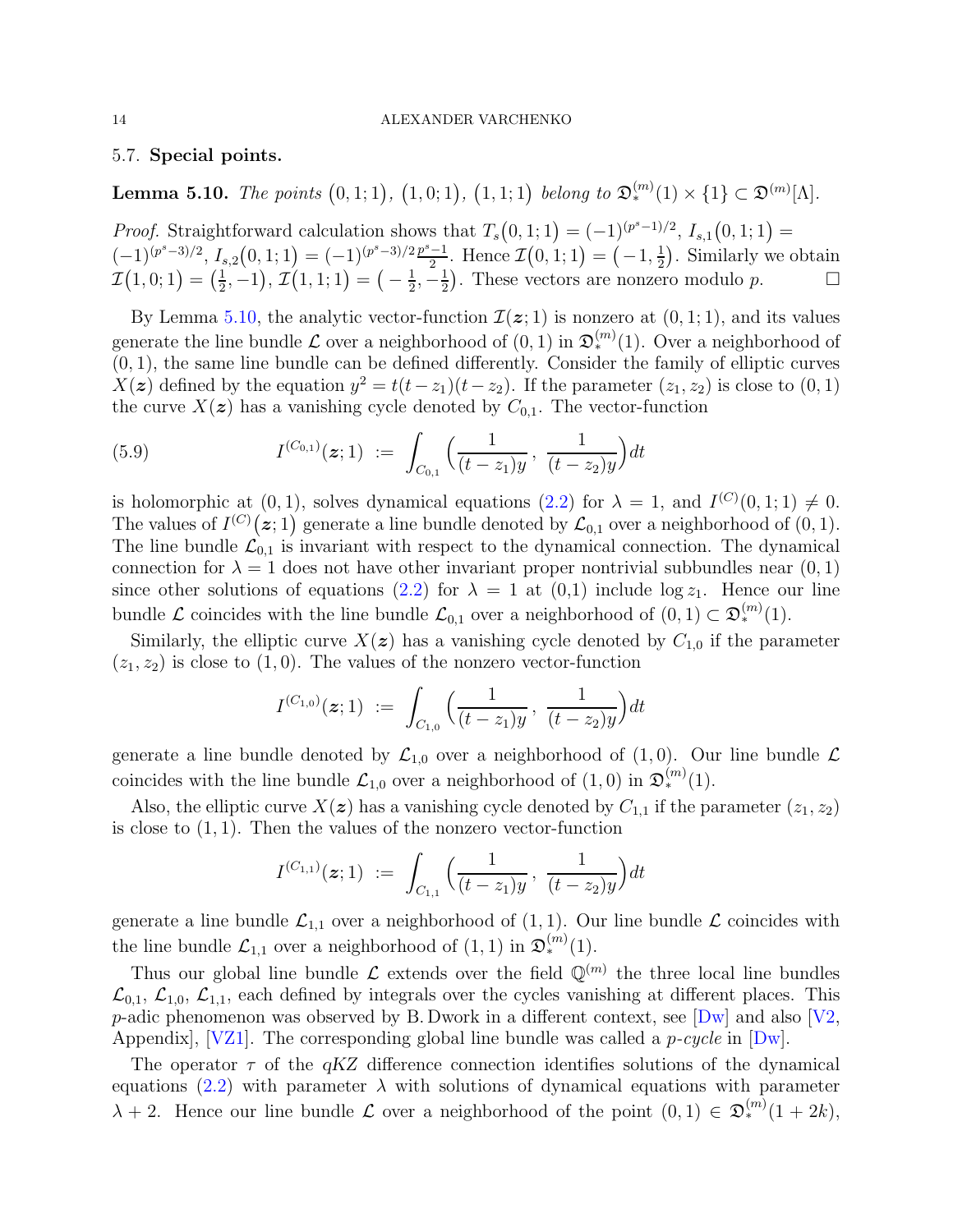$k \in \mathbb{Z}$ , corresponds to the line bundle generated by the vector-function

(5.10) 
$$
I^{(C_{0,1})}(z; 1+2k) = \int_{C_{0,1}} \left( \frac{1}{t^k(t-z_1)y}, \frac{1}{t^k(t-z_2)y} \right) dt.
$$

The vector-valued functions

$$
I^{(C_{1,0})}(\boldsymbol{z}; 1+2k) = \int_{C_{1,0}} \left( \frac{1}{t^k(t-z_1)y}, \frac{1}{t^k(t-z_2)y} \right) dt,
$$
  

$$
I^{(C_{1,1})}(\boldsymbol{z}; 1+2k) = \int_{C_{1,1}} \left( \frac{1}{t^k(t-z_1)y}, \frac{1}{t^k(t-z_2)y} \right) dt.
$$

<span id="page-14-0"></span>play similar roles in neighborhoods of points  $(1, 0)$  and  $(1, 1)$ , respectively.

5.8. **Monodromy.** For an odd integer  $\lambda$ , the differential operators  $\mathcal{D}_i(\lambda)$ ,  $i = 1, 2$ , define a flat dynamical connection on the trivial bundle  $\mathbb{C}^2 \times \mathbb{C}^2 \to \mathbb{C}^2$ . The flat sections of the connection have the form

$$
I^{(C)}(z; \lambda, \mu) = \int_C t^{-\lambda/2} (t-z_1)^{-1/2} (t-z_2)^{-1/2} \Big( \frac{1}{t-z_1}, \frac{1}{t-z_2} \Big) dt,
$$

see [\(1.1\)](#page-1-2). The monodromy of this connection does not depend on the choice of the odd integer  $\lambda$  and is isomorphic to the monodromy of the Gauss-Manin connection on the bundle with fibers being the first homology groups of elliptic curves  $X(z)$  of the family defined by the equation  $y^2 = t(t-z_1)(t-z_2)$ . It is classically known that this monodromy is irreducible. Hence the dynamical connection defined by  $\mathcal{D}_i(\lambda)$ ,  $i = 1, 2$ , over the field of complex numbers has no invariant line subbundles. Thus the presence of our line subbundle  $\mathcal{L} \to \mathfrak{D}^{(m)}[\Lambda],$ invariant with respect to the dynamical and  $qKZ$  connections, is a specific  $p$ -adic feature.

### <span id="page-14-1"></span>**REFERENCES**

- <span id="page-14-8"></span>[Dw] B. Dwork, *p-adic cycles*, Publ. Math. de lHES **37** (1969), 27–115
- <span id="page-14-3"></span>[MV] Y. Markov and A. Varchenko, *Hypergeometric Solutions of Trigonometric KZ Equa*tions satisfy Dynamical Difference Equations, Adv. Math. 166 (2002), no. 1, 100–147 [Me] A. Mellit, A proof of Dwork's congruences, unpublished (October 20, 2009), 1–3
- <span id="page-14-10"></span><span id="page-14-9"></span>[MeV] A. Mellit, M. Vlasenko, Dwork's congruences for the constant terms of powers of a
- Laurent polynomial, Int. J. Number Theory 12 (2016), no. 2, 313-321
- <span id="page-14-6"></span>[RV1] R. Rimányi, A. Varchenko, *The*  $\mathbb{F}_p$ -*Selberg integral*, Arnold Math J. **8** (2022), 39–60, https://doi.org/10.1007/s40598-021-00191-x
- <span id="page-14-7"></span>[RV2] R. Rimányi, A. Varchenko, The  $\mathbb{F}_p$ -Selberg integral of type  $A_n$ , Lett. Math. Phys., 111, 71 (2021), https://doi.org/10.1007/s11005-021-01417-x,
- <span id="page-14-5"></span>[SV] V. Schechtman, A. Varchenko, Solutions of KZ differential equations modulo p, Ramanujan J. 48 (2019), no. 3, 655–683;

https://doi.org/10.1007/s11139-018-0068-x, arXiv:1707.02615

- <span id="page-14-2"></span>[TV1] V. Tarasov, A. Varchenko, Difference Equations Compatible with Trigonometric KZ Differential Equations, IMRN (2000), No. 15, 801–829
- <span id="page-14-4"></span>[TV2] V. Tarasov, A. Varchenko, Hypergeometric solutions of the quantum differential equation of the cotangent bundle of a partial flag variety, arXiv:1301.2705, Cent. Eur. J. Math. 12 (2014), no. 5, 694–710